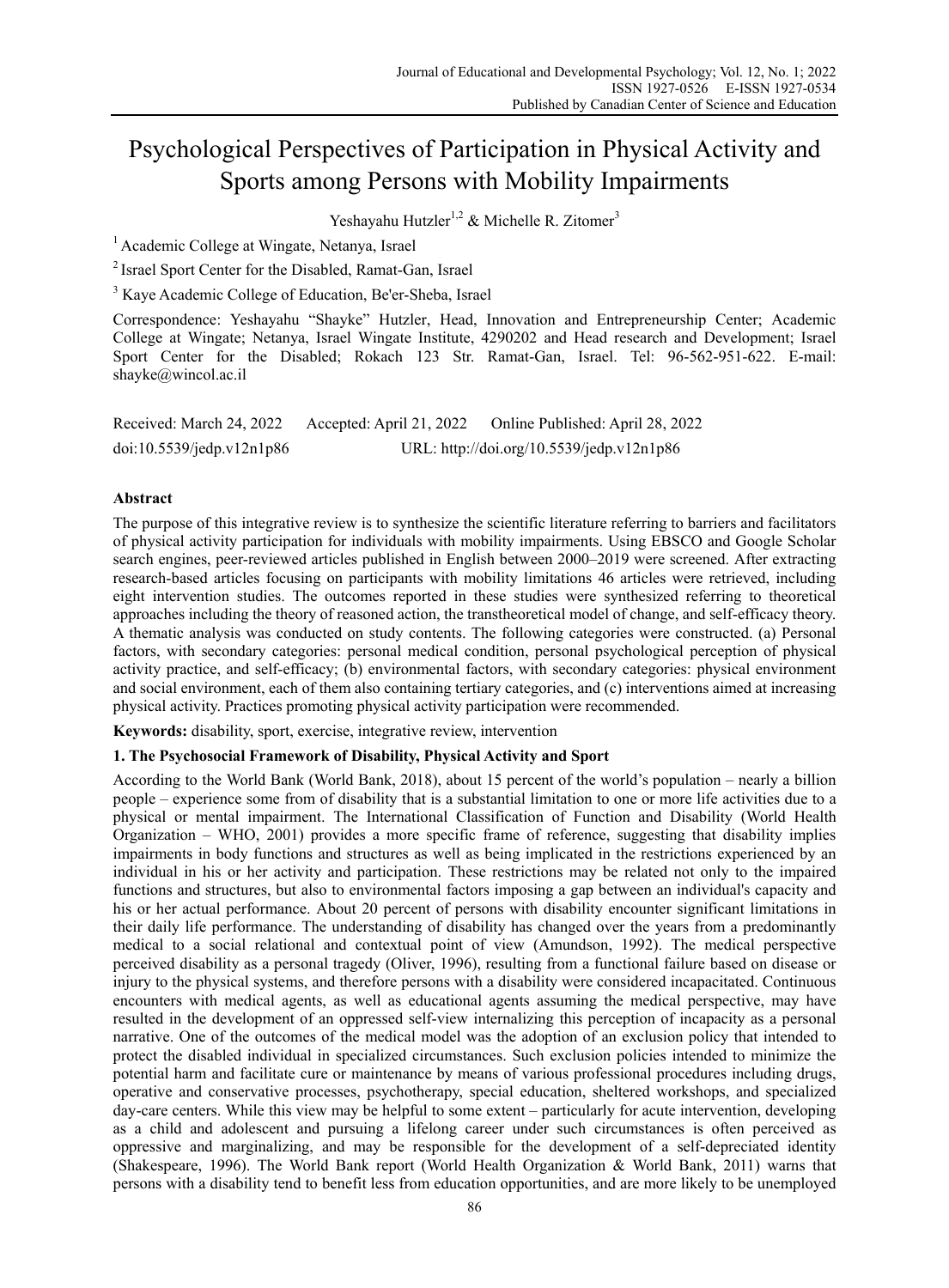and as a result have a lower income. Indeed, the Bureau of Labor Statistics (2019) reported that in 2018 the employment-population ratio, which is the proportion of the population that is employed in the USA, was 19.1 percent among those with a disability, compared to 65.9 percent in those without a disability. Unemployment, together with the additional health costs required by most persons with a disability, poses a burden for them to maintain the cost of living. An alternative, social perspective emerged in the 1970s by activists in the Union of the Physically Impaired Against Segregation (UPIAS), which was scholarly formulated by Shakespeare (1996) and others. According to this social model, people are defined as being disabled by society rather than by impairments of their bodies. Furthermore, it is society that does not dismantle barriers in order to promote inclusion and the participation in an active social life of persons with impairments (Watson, 2002)

Finally, the bio-psycho-social model adopted by the International Classification of Function (ICF) provides a synthesis of the social and medical models. According to this model, the disability and ability to function are viewed as a dynamic interaction between a person's health condition and contextual factors based on both personal and environmental attributes. Within the ICF (WHO, 2001) disability is defined as an umbrella term for structural and or functional impairment, activity limitation, and participation restrictions. Activity limitations refer to challenges one may experience when executing an activity (e.g., walking), whereas participation restrictions refer to difficulties one may face in life situations, for instance responses of others toward a person's impairment (World Health Organization & World Bank, 2011). A major construct that has recently been outlined as the foundation for optimizing movement to improve the health of society is the "Movement System" (see American Physical Therapy Association, 2015; Voight & Hoogenboom, 2017). This term represents a collection of systems (cardiovascular, pulmonary, endocrine, integumentary, nervous, and musculoskeletal) that interact to move the body or its component parts.

One of the life domains in which persons with mobility impairments experience activity limitations and participation restrictions is physical activity –from physical education at school settings (Coates & Vickerman, 2010; Fitzgerald, 2005; Fitzgerald and Stride, 2012; Hutzler et al., 2002) through leisure time and sport club activities (Rimmer, 2005), to high-level competitive sports (Haslett, Fitzpartick, & Breslin, 2017; Wadey & Day, 2018). Physical activity participation is considered one of the fundamental aspects of maintaining a healthy life style (Bragaru et al., 2013) and improving quality of life (Laferrier, Teodorski, & Cooper 2014; Littman, Bouldin, & Haselkorn 2017). The history of physical activity, and particularly sport participation, of persons with mobility impairments is mainly associated with the legacy of Sir Ludwig Guttmann (see Bailey, 2008; Guttmann, 1976). Dr. Guttmann was a neurologist treating injured servicemen with spinal cord injury in England during World War II (WWII), and subsequently became the founder of the Paralympic movement. He was one of the first promoters of physical activity as an active lifestyle for persons with mobility impairments. This triangular mix of physical activity as (a) part of lifelong rehabilitation, (b) a recreational link to quality of life, and (c) competitive elite sports has characterized the physical activity participation of persons with disability at least since WWII, and is still evident today (Clark, 1980; Kiuppis, 2016).

Research has identified the psychological, physical health, and social benefits of participation in physical activity for individuals with mobility impairments. Psychological benefits include improved concentration, emotional function, personal well-being, and self-understanding; the development of a hopeful outlook on life; enhanced self-confidence, self-efficacy, and self-esteem; stress relief; and, improved quality of life. Physical health benefits include improved fitness and strength, skill mastery, and pain reduction. Social benefits include opportunities for social interaction and bonding with others (see Giacobbi et al., 2008; Martin, 2013; Wadey & Day, 2018). These benefits do not defer from those gained by individuals without impairments. However, in spite of the benefits reported, a significantly smaller number of persons with impairments actually participate in physical activities as a health-related, recreational, or competitive practice (Carlon et al., 2012; Tasiemski, Kennedy, & Gardner, 2006). For example, based on a systematic literature review of habitual physical activity in young persons with a disability, it has been reported that young people with cerebral palsy participated in up to 53% less habitual physical activity compared to typically developing peers (Carlon et al., 2012). Furthermore, levels of activity in the participants were approximately 30% lower than the suggested guidelines, while sedentary time was twice the maximum recommended amount. In another survey, Tasiemski, Kennedy, and Gardner (2006) indicated that physical activity was the most restricted recreational activity after injury. Almost 40% of the 985 respondents with spinal cord injury (SCI) ( $N = 985$ ) reported discontinuing engagement in sports activities after becoming disabled. As a result of the restricted participation in physical activity, persons with disability are exposed to a 57% increased risk of being obese than adults without disabilities (CDC, 2017), and are 50% more likely to have a chronic disease such as heart disease, diabetes, stroke, or cancer than adults without disabilities (CDC, 2016). According to the ICF (WHO, 2001), environmental factors interact with personal factors, and play an important role in understanding people's functioning in different contexts. Personal factors include a person's health condition, size, weight, education, and age, and psychological factors include self-esteem, self-efficacy, and motivation. Environmental factors include physical factors such as climate, terrain,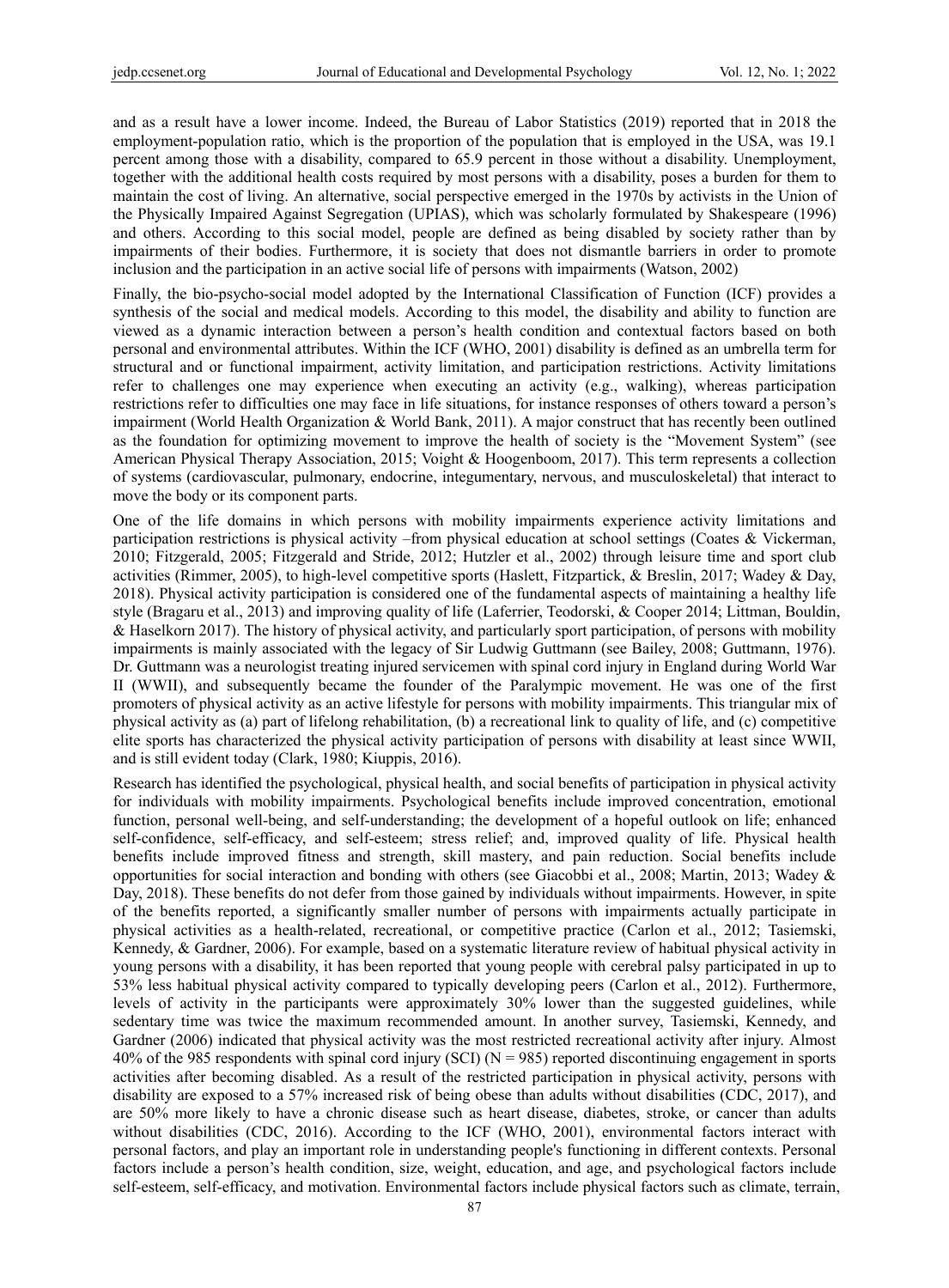accessibility of services, and social factors include attitudes and policies.

Environmental as well as personal factors may be considered by some individuals as barriers to physical activity participation, but as facilitators by others. For example, being equipped with a technologically-efficient prosthesis such as "running blades" may be considered "even better than the real thing", and could become a facilitator for participating in running competitions (Thomas, 2012), while lacking such sophisticated equipment may be considered a barrier to participation (Deans et al., 2012). Another example is transportation. Not having proper transportation to activity venues was perceived by some participants in a study by Buffart et al. (2009) as a barrier to getting to a physical activity facility, while other participants mentioned that not having a car was what got them out wheeling, walking, or hand cycling to different places, and thus made them more active.

A personal factor labeled self-efficacy has often been regarded as a barrier or facilitator. It is based on Bandura's (1986) Social Learning Theory, which considers the degree of mastering a practice as the most significant and persistent motivator for action. Therefore, while preparing for a large-scale comparative cohort study, van der Ploeg and associates (2007) developed a useful model labeled the Physical Activity for People with a Disability (PAD) model. This model outlines antecedents of physical activity participation and is based on the framework of the ICF model (see Figure 1). The model outlines levels of physical activity functioning and determinants of physical activity participation. The dashed (dotted) arrows in the PAD model represent the pathway through which these factors contribute to physical activity participation. This model has provided a frame of reference for a number of studies related to barriers and facilitators of physical activity participation in persons with a disability (e.g., Batten, Lamont, Kuys, McPhail, & Mandrusiak, 2019; Buffart et al., 2009; Mulligan et al., 2012; Outermans et al., 2016; Pickering et al., 2013; van Adrichem et al., 2016), and will also be utilized as a conceptual framework for the current review. In accordance with the PAD classification of contextual barriers and facilitators, van Adrichen and associates (2016), who conducted their study with recipients of solid organ transplants, proposed for their qualitative data analysis a five-category scale indicating a range between (1) absolute barriers and (5) absolute facilitators. This approach may add transparency to the classification of individual perceptions of barriers and facilitators, but was not used in other studies encountered within this review.



Figure 1. Physical activity for people with a disability (PAD) model. (Reprinted from van der Ploeg et al. 2004 under a CC BY license, with permission from Springer, original copyright 2004)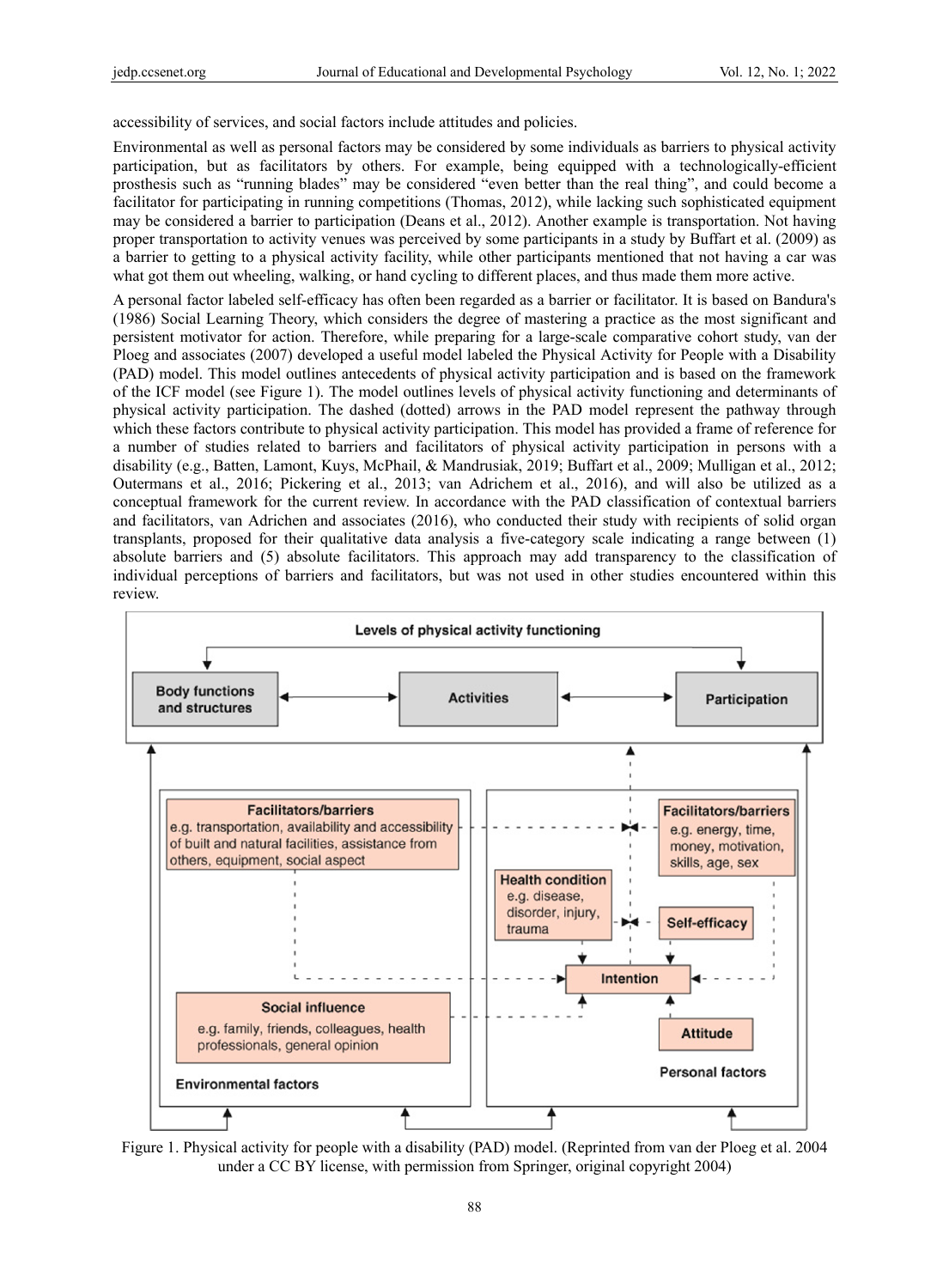An additional theoretical framework warranting practical interest is the transtheoretical model of stages of change (Prochaska & Velicer, 1997). Based on this theory it has been suggested that the development of health promotion strategies should be directed to the individual stages of change, and thereby will likely facilitate a positive behavior change such as the enhancement of physical activity participation (Blissmer & McAuley, 2002). Kosma and colleagues (2006) studied the determinants of stages of change and physical activity among adults with physical disabilities. Based on a sample of 224 adults with physical disabilities, mostly females (Mean age  $= 45.4$  years, SD = 10.78), the authors reported that behavioral and cognitive processes of change as well as self-efficacy significantly predicted physical activity participation. In an additional study, Kosma and colleagues (2007) developed an integrated conceptual framework of stages of change and reasoned action, and determined that health promotion interventions need to include both intention (e.g., goal setting) and behavior elements (stages of change) in order to reinforce the increased value of physical activity and eliminate participation barriers. Thus, it can be determined that the process of motivating persons with mobility impairments to become active participants in exercise, recreation, or sport activity is a complex one, and requires the consideration of a variety of personal and environmental factors, which can become either barriers or facilitators.

The purpose of this review paper is to summarize the scientific literature related to barriers and facilitators of physical activity participation for individuals with mobility impairments (i.e., in the movement system), to integrate the outcomes with a frame of theoretical constructs and waving them together into a narrative discussion of potential interventions designed to encourage these individuals to overcome barriers and commit to a healthy, active lifestyle and competitive sport career. Based on a synthesis of the reviewed data, a set of practices will be outlined for future use.

#### **2. Method**

An integrative review approach was followed (Whittemore et al., 2014) aimed toward synthesizing research and theory-based literature on barriers and facilitators to physical activity participation among persons with mobility impairments. We concentrated on research literature and integrated it with a strong theory base, seeking to develop new research and practice recommendations (Ferrari, 2015).

We performed the literature search for this review using EBSCO and Google Scholar search engines. We screened for articles published in English in academic peer-reviewed journals between 2000–2019. The key words used were: *physical disability* or *mobility impairment*; and *physical activity* or *exercise* or *sport* or *fitness*; and *barriers* and *facilitators* and *motivators*, and *interventions*. The EBSCO search revealed 273 articles and Google scholar revealed 14,324 articles. The articles were further screened for research methods (only research) and population (individuals with mobility impairments). After omitting duplicate articles and reviewing titles and abstracts, we remained with 46 articles relating to barriers and facilitators to physical activity participation experienced by individuals with mobility impairments; these included eight intervention studies. Research participants in the studies reviewed ranged from children to adults, and included persons with neurological (e.g., cerebral palsy, stroke, multiple sclerosis) as well as orthopedic (e.g., amputations; rheumatoid arthritis) disorders. The majority of the studies in the review were surveys that included quantitative or qualitative outcomes reporting barriers and/or facilitators (motivators) to participate in physical activity. Eight studies included interventions designed to increase physical activity participation, and reported pre- and post-intervention outcomes. In the following sections, data and theory-based results will be synthesized and discussed across three main categories: (a) personal factors, (b) environmental factors, and (c) programs designed to enhance physical activity participation. Barriers and facilitators to participation in physical activity will be addressed under these categories and under sub-categories, upon which we agreed.

#### **3. Results and Discussion**

## *3.1 Personal Factors*

Due to the large societal and cultural variance, as well as the lack of clarity in the scope of personal factors, personal factors are not yet classified in the ICF (WHO, 2001). In the current review we will distinguish between the personal medical conditions which may most likely be related to mobility disability, and the psychological conditions that may be either related or unrelated to the medical condition.

#### 3.1.1 Personal Medical Condition

Pain, fatigue, and poor health were the barriers identified by participants in most studies that reduced or prevented their involvement in physical activity (see Bragaru et al., 2013; Crawford et al., 2016; Dysterheft et al., 2016; Geertz et al., 2015; Jaarsma et al., 2016; Jaarsma et al., 2014; Karlsson et al., 2018; Littman et al., 2017; Wadey & Day, 2018). At the same time, perceiving oneself to be in good health was also mentioned as a reason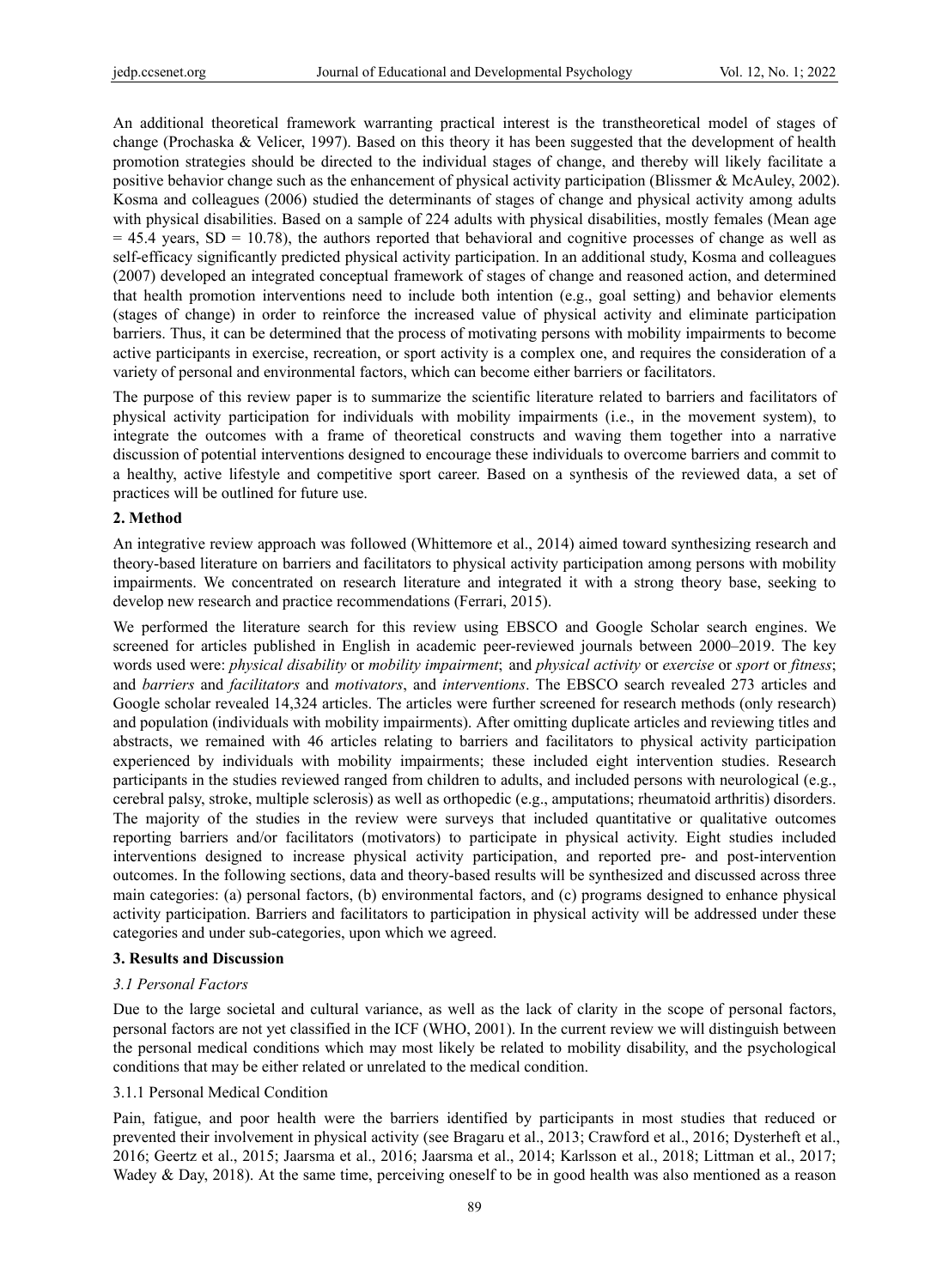for not needing to engage in physical activity (Crawford et al., 2016).

According to Jaarsma et al. (2016), individuals who due to their disability required the use of assistive devices, such as wheelchairs or walkers, were less likely to engage in physical activity than those who did not require assistive devices. Bloemen et al. (2015) conducted personal and focus-group interviews with children with spina bifida aged 4–18 and their parents, in order to understand the personal and environmental factors that impact these individuals' physical activity involvement. A total of 43 parents and 33 children and youth participated in this study. In relation to assistive devices, the children explained that using them slowed them down and complicated the process of participating in activities. The parents added that these devices complicated the logistics of transporting children to activities. Littman et al. (2017) conducted semi-structured interviews with 27 veterans with lower-extremity amputation to understand the barriers and facilitators to physical activity engagement experienced by these individuals. The participants referred to the sport equipment (such as a sport tricycle or a running prosthes) as a "hassle", because they needed to find ways to carry it for use upon completing their activity. Examples they shared required them to find ways to carry crutches on their bikes so that they could use them later for walking. Moreover, issues with the prostheses' fit caused or exacerbated injury and pain, thereby leading some of the participants to reduce or avoid physical activity. Issues with the fit of the prostheses causing barriers were supported by other studies involving individuals with amputation (e.g., Bragaru et al., 2013; Wadey & Day 2018).

Karlsson et al. (2018) investigated physical activity experiences of 16 women and two men suffering from chronic pain. Their findings show that although the participants valued physical activity, they did not all feel able to engage in it because they experienced their body as dysfunctional and uncooperative. Crawford et al. (2016) interviewed nine men with transtibial osteomyoplastic amputation who, in addition to phantom pain, reported that they felt limited during running and resistance exercises due to their low cardiovascular endurance.

#### 3.1.2 Subjective Well-Being

From a personal factors view the perception of well-being is no less important than the objective disease. This subjective perception has been counted as a barrier on one hand, and a motivator on the other hand (Wadey & Day, 2018). The authors conducted a longitudinal study to explore barriers, facilitators, and benefits of leisure-time physical activity for people with amputation in England. In relation to subjective well-being, the findings indicated that some participants identified low subjective well-being as a barrier to engagement in physical activities, while for others it became a facilitator motivated by wanting to feel better. In their survey of 1223 adults with disabilities, Jaarsma et al. (2016) compared differences in perceived barriers and facilitators between those who chose to be physically active and those who did not. The researchers found that pain was a barrier for those who chose not to be active whereas for those who chose to be active, pain motivated physical activity as a means for reducing it. These findings are similar for participants with chronic pain (Karlson et al. 2018) and for those with amputation (Bragaru et al., 2013; Littman, 2017; Wadey & Day, 2018). Participants in other studies were also motivated by the health benefits associated with leading a physically active life style, including weight loss and increased strength, fitness, and energy (Buffart et al., 2009; Crawford et al., 2016; Dysterheft et al., 2016; Giacobbi et al., 2008; Jaarsma et al., 2014; Jaarsma et al., 2016; Littman et al., 2017; Smith, 2013; Wadey & Day, 2018).

## 3.1.3 Personal Psychological Perception of Physical Activity Practice

Personal psychological barriers seemed most prevalent in many of the reviewed studies. One prevalent characteristic was feeling incompetent or ashamed of being incapable to perform (Buffart et al., 2009; Littman et al., 2017; Rimmer, 2005); others were the lack of motivation to perform (Bragaru et al., 2013; Crawford et al., 2016; Karlsson et al., 2018) or disliking disability sport (Wadey & Day, 2018). For example, a survey assessing the association between barriers and physical activity participation of 180 individuals with a spinal cord injury by Cowan et al. (2016), revealed that the most prevalent barrier was individuals not viewing themselves as exercisers. Participant responses to the survey further indicated disinterest in physical activity, poor time management, and the fear that physical activity will worsen existing injuries as barriers to participation in physical activity (Cowan et al., 2013). In another study, 16 adults with childhood onset of physical disabilities who participated in focus group interviews additionally mentioned fear of developing new injuries as a barrier to participating in physical activity (Buffart et al., 2009). Fear of getting injured was also mentioned by the men in the study by Crawford et al. (2016) and by patients with chronic pain in the study by Karlsson et al. (2018). In their study of 13 undergraduate students with physical disabilities, Dysterheft et al. (2016) found that participant definitions of physical activity influenced their perceptions of themselves as already being "active enough", due to the amount of exertion they experienced in activities of daily living such as getting in and out of their car. Due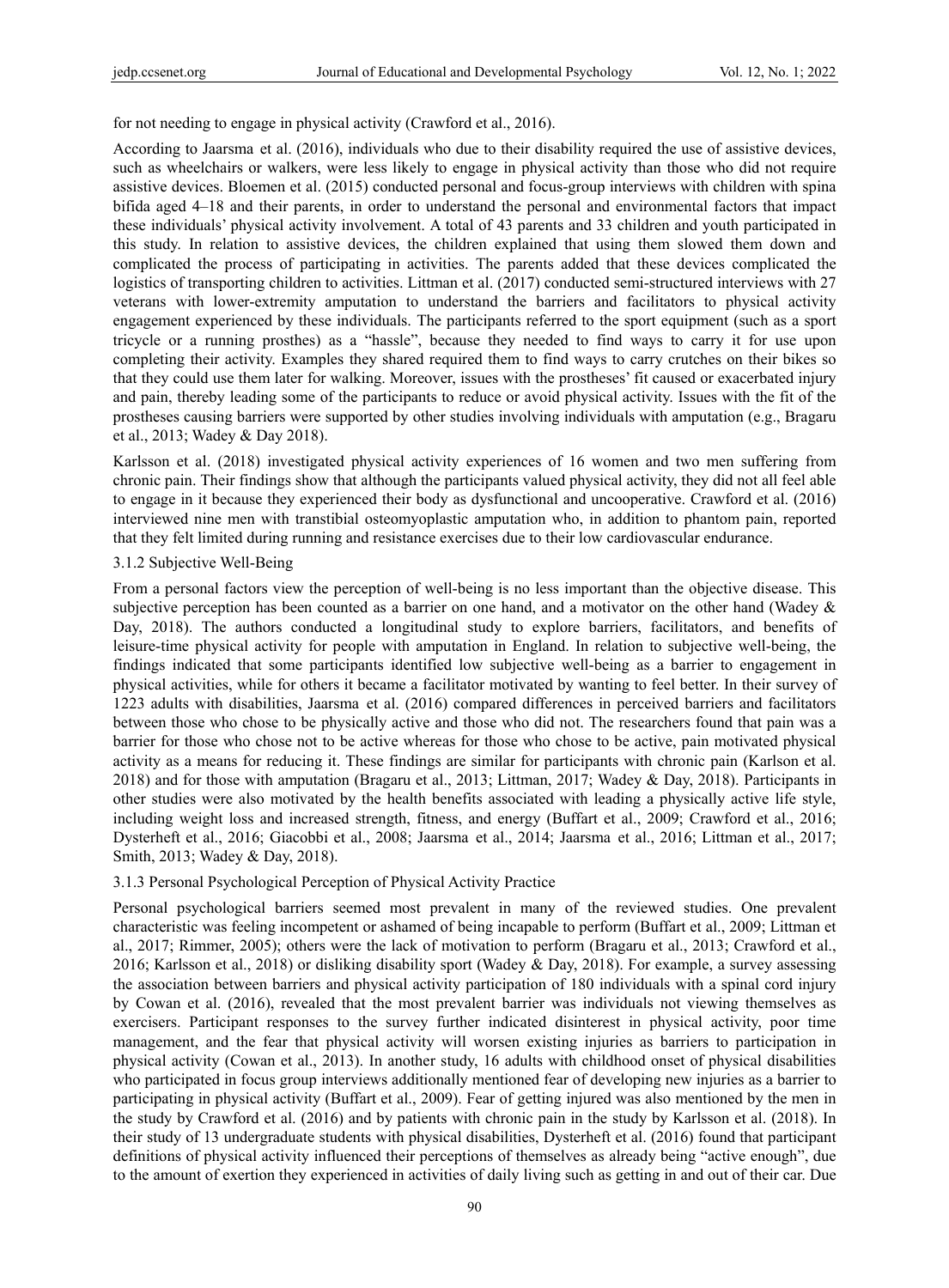to these perceptions, some of the participants may perceive themselves as incapable of engaging in physical activity such as taking an aerobics class or attending a local gym, or lack confidence in their ability to engage in physical activity (Rimmer et al., 2004).

In contrast, some other studies referred to the notion of belonging to a "sport family" (e.g., Allan et al., 2018). Parasport participants in this qualitative study experienced opportunities to participate alongside family and friends without a disability, thereby reflecting a sense of normalcy and healing. One of the emerging themes was labeled "letting go", and participants reported finding "the right fit" – that is, becoming intrinsically rewarded and experiencing enjoyment of their participation in the sport activity.

Psychological facilitators of physical activity were evident when participants mentioned physical activity as a habit (Buffart et al., 2009), an integral part of their personality/identity (Karlsson et al., 2018; Wadey & Day, 2018), or routine (Littman et al., 2017). These notions were also manifested when participants with acquired disabilities described themselves as physically active prior to their injury, and therefore they returned to physical activity once rehabilitated (Littman et al., 2017). Physical activity involvement provided participants with a means to decrease the tension they experienced in their daily living (Bragaru et al., 2013; Buffart et al., 2009; Karlsson et al., 2018; Littman et al., 2017). Furthermore, for individuals with amputation, coming to terms with their amputation facilitated engagement in physical activity (Littman et al., 2017; Wadey & Day, 2018). Additionally, participants in the study by Wadey and Day (2018) discuss having the ability to ignore negative perceptions of others, or using engagement strategies such as body language or joking to change negative views of them exercising, facilitated their engagement in physical activity. In return, physical activity enhanced positive feelings about their bodies, as described by Littman et al. (2017), and enabled them to feel like they used to prior to their amputation. For some participants with chronic pain, participating in physical activity provided a sense of freedom and autonomy (Karlsson et al., 2018).

#### 3.1.4 Self-Efficacy

University students with disabilities in the study by Dysterheft et al. (2016) mentioned that once they got into the mindset that physical activity was possible, they were more able and motivated to participate. Participants in a number of other studies mentioned enjoyment of physical activity and the sense of skill mastery it gave them, which facilitated and motivated further physical activity involvement (e.g., Giacobbi et al., 2008; Jaarsma et al., 2014; Jaarsma et al., 2016). Opportunities provided by professionals to master skills also contributed to enhanced self-efficacy in youth (Bloemen et al., 2015). This enhancement was expressed in comments related to increased confidence in one's ability to handle situations in such as activities and to try new ones, and facilitated further involvement in physical activity. Self-efficacy was also instrumental in the engagement and persistence in physical activity of veterans with lower-extremity amputation (Littman et al., 2017). Individuals with chronic pain who were interviewed in a study by Karlsson et al. (2018) described strategies they developed in order to continue engaging in physical activity, despite the pain. Strategies included choosing appropriate types of activities and frequency of participation, breaking down exercises into stages and gradually completing each stage, respecting body limits, and setting exercise goals and adapting them as needed.

#### *3.2 Environmental Factors*

According to the ICF (WHO 2001, 212-213), environmental factors are "the physical, social and attitudinal environment in which people live and conduct their lives". Our literature review revealed several repeated themes mentioned as environmental barriers and/or facilitators to participation of individuals with mobility impairments in physical activity. These themes could be divided between physical and social environmental factors, as follows.

#### 3.2.1 Physical Environment

Research participants referred to several barriers and or facilitators associated with the physical environment. Themes identified under this domain were (a) access to facilities and exercise venues and/or equipment, (b) transportation, and (c) costs of activity participation.

#### 3.2.1.1 Accessibility of Facilities and Equipment

The most well-known study on facility barriers was performed by Rimmer and colleagues (2004). The authors conducted focus-group interviews with a mixed sample of adults with disability, as well as with architects, fitness and recreation professionals, city planners, and park district managers. Participants indicated that the construction environment of many fitness and recreation facilities is inherently inaccessible. Accessibility issues included narrow doorways, lack of elevators or ramps, lack of curb adaptations, and reception desks being too high for individuals using wheelchairs. Vissers and associates (2008) reported a lack of accessibility to toilets;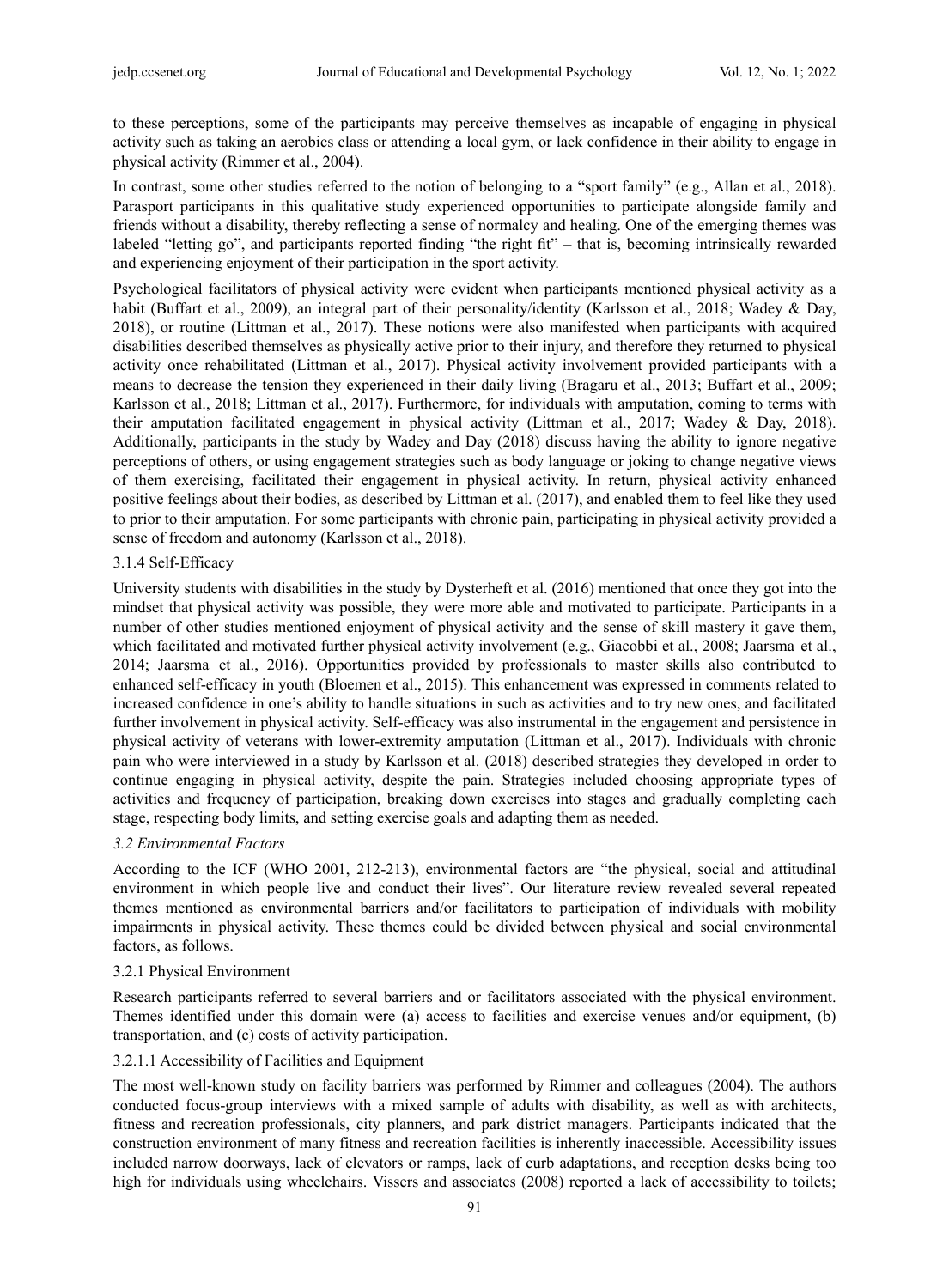showers and sport venues as a barrier.

In addition, lack of accessible and inclusive opportunities was the most frequent barrier mentioned by young people with a disability in the qualitative study of Wright and colleagues (2018). More specifically, the inaccessibility of playgrounds and sports facilities was mentioned as a major barrier for the participation of children with spina bifida (Bloemen et al., 2015).

#### 3.2.1.2 Transport

Lack of transport was indicated in several studies as a significant barrier, and mainly by individuals who utilized a wheelchair or mobility aids – for example in post-stroke survivors (Nicholson et al., 2013). Interestingly however, some individuals with childhood onset of disabilities who participated in the study by Buffart et al. (2009) also mentioned having a car as a barrier to being physically active, as they found that they tended to drive to places where they would otherwise have gone in their wheelchair or hand cycle.

#### 3.2.1.3 Costs

Several studies mentioned economic barriers, mainly participation costs, to physical activity involvement (e.g., Cowan, Nash, & Anderson 2013). Examples for such barriers are membership fees in fitness facilities, which in most cases are not lower for individuals with disabilities compared to the general population, and the cost of special transportation (Bloemen et al., 2015; Geertz et al., 2015; Jaarsma et al., 2016; Rimmer et al., 2005). The U.S. Census Bureau (2015) reported that the median income for persons with disabilities in the USA is only two-thirds of the income for people with no disability. Thus, it is apparent that the costs of services, the specialized equipment needed for participation, or the costs of personal training required in cases where no qualified professionals are available in the community, may reduce the likelihood that persons with a disability will engage in any kind of physical activity.

#### 3.2.2 Social Environment

Within the social domain, the most common barriers and facilitators identified by research participants included the following themes: (a) professional staff training and support, (b) peer support, and (c) competition.

*Professional staff support and training*. Staff members who interact with persons with a disability may play an important role in the psychological reactions of persons with disability toward physical activity participation. Research reported contrasting reactions. For example, within the context of a university setting, Dysterheft et al. (2016) found that some undergraduate students with physical disabilities felt that the individuals assigned to assist them to participate in campus physical activity programs did not know them well enough to understand their specific needs. They also felt that the fitness instructors were impatient toward them. In contrast, Nettelson and associates (2017), who studied persons with walking impairments, reported that coaches who "know how to set-up a training program" left a positive perception in participants. Support information and guidance provided by professionals such as physical therapists, personal assistants, and instructors was addressed as a positive experience (e.g., Bloemen et al., 2015; Bragaru et al., 2013; Crawford et al., 2016; Dysterheft et al., 2016; Giacobbi et al., 2008; Jaarsma et al., 2014; Karlsson et al., 2018). Veterans with lower extremity amputation in the study of Littman et al. (2017) described the emotional support they received from doctors, physical therapists, and family members who helped them become and stay active through maintaining high expectations and providing accountability.

Specifically related to individuals with amputation, Bragaru et al. (2013) and Wadey and Day (2018) revealed that participants perceived the social environment as not accepting them, and indicated they did not have anyone with whom they could engage in physical activity. Children with physical disabilities and their parents echoed the notion of not feeling accepted by others in physical activity settings (Bloemen et al., 2015; Jaarsma et al., 2014). Participants in the study by Rimmer et al. (2004) also sensed that personnel in physical activity facilities were unfriendly to them. This perception was often connected to other comments relating to negative attitudes and behaviors of individuals without disabilities attending the facility, as well as to professionals working there. Additionally, they felt they did not receive enough support from family members and friends in order to attend events at physical activity facilities.

Jaarsma et al. (2014) conducted a mixed-methods study in which 30 children with physical disabilities, 38 parents, and 17 professionals participated. Children and parents responded to a questionnaire, whereas professionals participated in focus-group interviews. Four of the children indicated that they felt dependent on others to help them participate in physical activity. Participants' sense of dependency may be related to both the physical and the social environment of facilities, as parents and professionals tend to be overprotective of individuals with disabilities because they find the environment inaccessible or not safe, and thus try to help more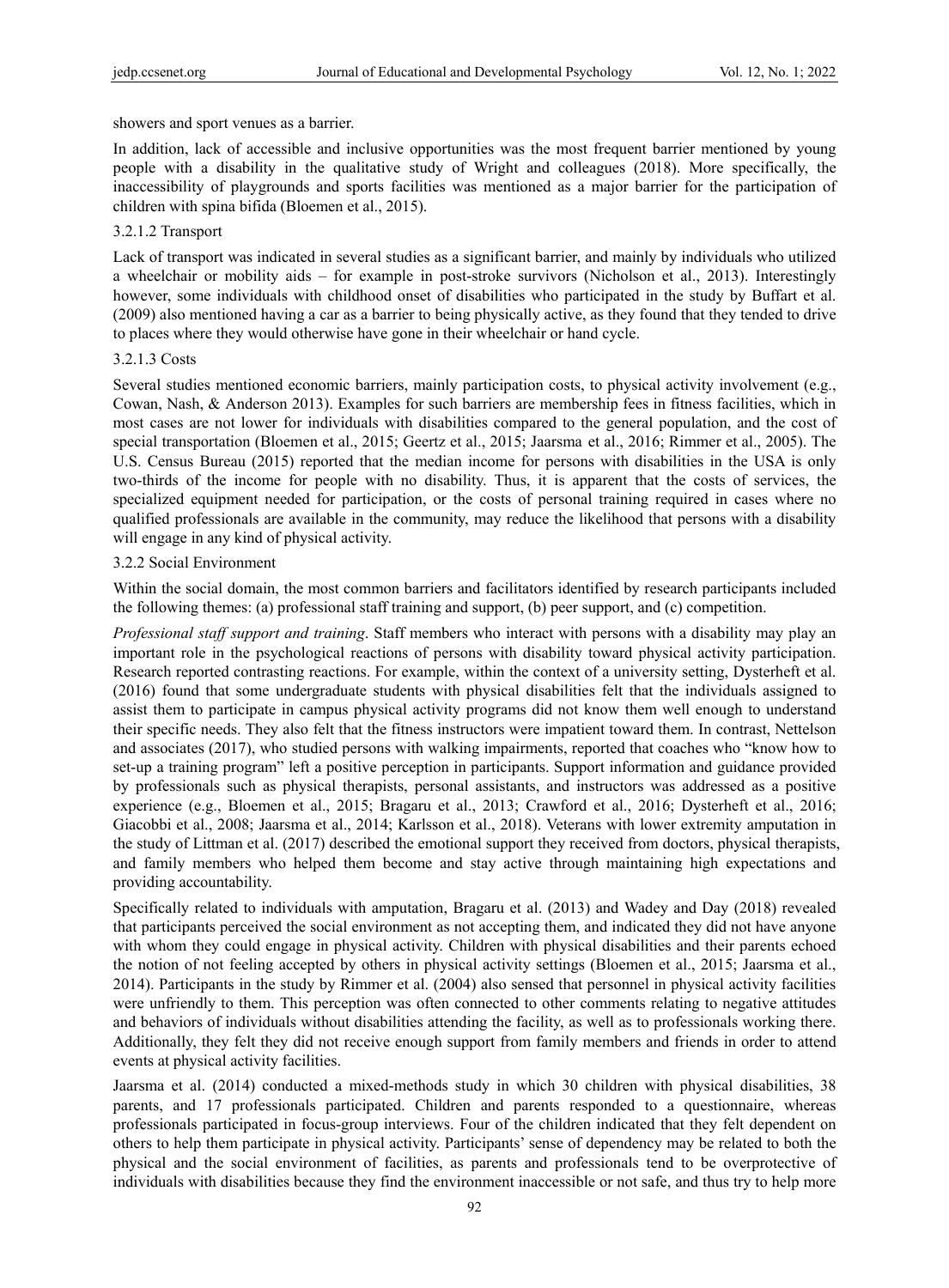than necessary (Bloemen et al., 2015; Wadey & Day, 2018). In contrast, some veterans with lower-extremity amputation in the study by Littman et al. (2017) felt that their family members underestimated their abilities. This impression may have resulted from the experience of being "over–helped". Participants in this study also described the emotional support they received from doctors, and from physical therapists who helped them become and stay active through maintaining high expectations and providing accountability.

#### 3.2.2.1 Peer Support

One of the most often-reported social facilitators included having people with whom to exercise and have fun, and people who provide peer support and social encouragement (Buffart et al., 2009). In another study the participants gained perspective and inspiration from interaction with other individuals with amputation during physical activity (Littman et al., 2017). Similarly, some individuals with amputation in the study by Wadey and Day (2018) reported joining separate physical activity programs for persons with a disability, so that they could connect with other individuals with amputation who they would not otherwise have met. Interaction with other people who had similar experiences to theirs provided a sense of belonging. Wheelchair basketball players participating in a mixed-method study by Giacobbi et al. (2008) mentioned further that it was the people who were close to them who initially encouraged and convinced them to start participating in physical activity. Additionally, wanting to advocate for amputees or serve as role models contributed to goal setting related to physical activity for men with transtibial osteomyoplastic amputation (Crawford et al., 2016).

#### 3.2.2.2 Competition

Feeling the need to compete against peers without disabilities served as a motivator for some of the men with transtibial osteomyoplastic amputation in the study by Crawford et al. (2016), while for others it served as a barrier, as they felt they were not able to keep up. In addition, Smith (2013), who conducted a narrative review with 17 men who had suffered a spinal cord injury, referred to competition as a potential barrier. One participant said that when he tried competitive sports such as wheelchair rugby, the competitive sport appeared as "overcompensating for being in a chair" (Smith 2013, 116), with which he didn't identify.

#### *3.3 Interventions Aimed at Increasing Physical Activity*

We found eight programs aiming at improving physical activity participation and psychological attributes of persons with disability, that utilized movement, exercise, and sports. Program duration ranged from several hours to 12 months, and the disability varied from specific populations such as persons with spinal cord injury (SCI) or multiple sclerosis (MS), to non-specific participant populations. The main criteria of these programs are summarized in Table 1.

| Author                          | <b>Disability</b>   | Mean<br>Age               | N                                | <b>Intervention Program</b>                                                                                                                                           | <b>Outcomes</b>                                                                                                                                                                                                   |
|---------------------------------|---------------------|---------------------------|----------------------------------|-----------------------------------------------------------------------------------------------------------------------------------------------------------------------|-------------------------------------------------------------------------------------------------------------------------------------------------------------------------------------------------------------------|
| Block et al., 2009              | SCI; MS             | Per<br>Group<br>$37 - 51$ | 35                               | Shake it up 10 full days<br>(2pM) Health promotion<br>workshops                                                                                                       | SE<br>significantly<br>improved<br>in<br>intervention compared<br><b>SE</b><br>to<br>decline in controls                                                                                                          |
| Froehlich-Grobe<br>et al., 2014 | Wheelchair<br>users | 45                        | 128                              | <b>Home-based exercise with</b><br>extensive staff support vs<br>minimal<br>support<br>(self-guided)                                                                  | in<br>Similar<br>aerobic;<br>increase<br>strength performance. In extensive<br>staff<br>only<br>support<br><b>Barriers</b><br>predicted<br>activity;<br>in<br>the<br>self-guided gr only SE predicted<br>activity |
| Geertz<br>al.,<br>et<br>2015    | <b>MS</b>           | 50                        | 30<br>Training<br>10<br>Waitlist | <b>Exercise</b><br>program:<br>20<br>sessions of<br>average<br>training tailored to their<br>individual<br>fitness<br>at<br>baseline over a course of<br>$8-12$ weeks | of<br>change<br><b>SE</b><br><b>Stages</b><br>and<br>significantly improved in training<br>group                                                                                                                  |
| Mandelbaum<br>et<br>al., 2015   | <b>MS</b>           | 49.5                      | 8                                | <b>Salsa dancing:</b> 4 weeks X<br>60 min per week                                                                                                                    | Significant improvements found in<br>mobility measures<br>baseline<br>to<br>3-month follow-up                                                                                                                     |

|  |  | Table 1. Description of Intervention Programs Included in Review |  |
|--|--|------------------------------------------------------------------|--|
|  |  |                                                                  |  |
|  |  |                                                                  |  |
|  |  |                                                                  |  |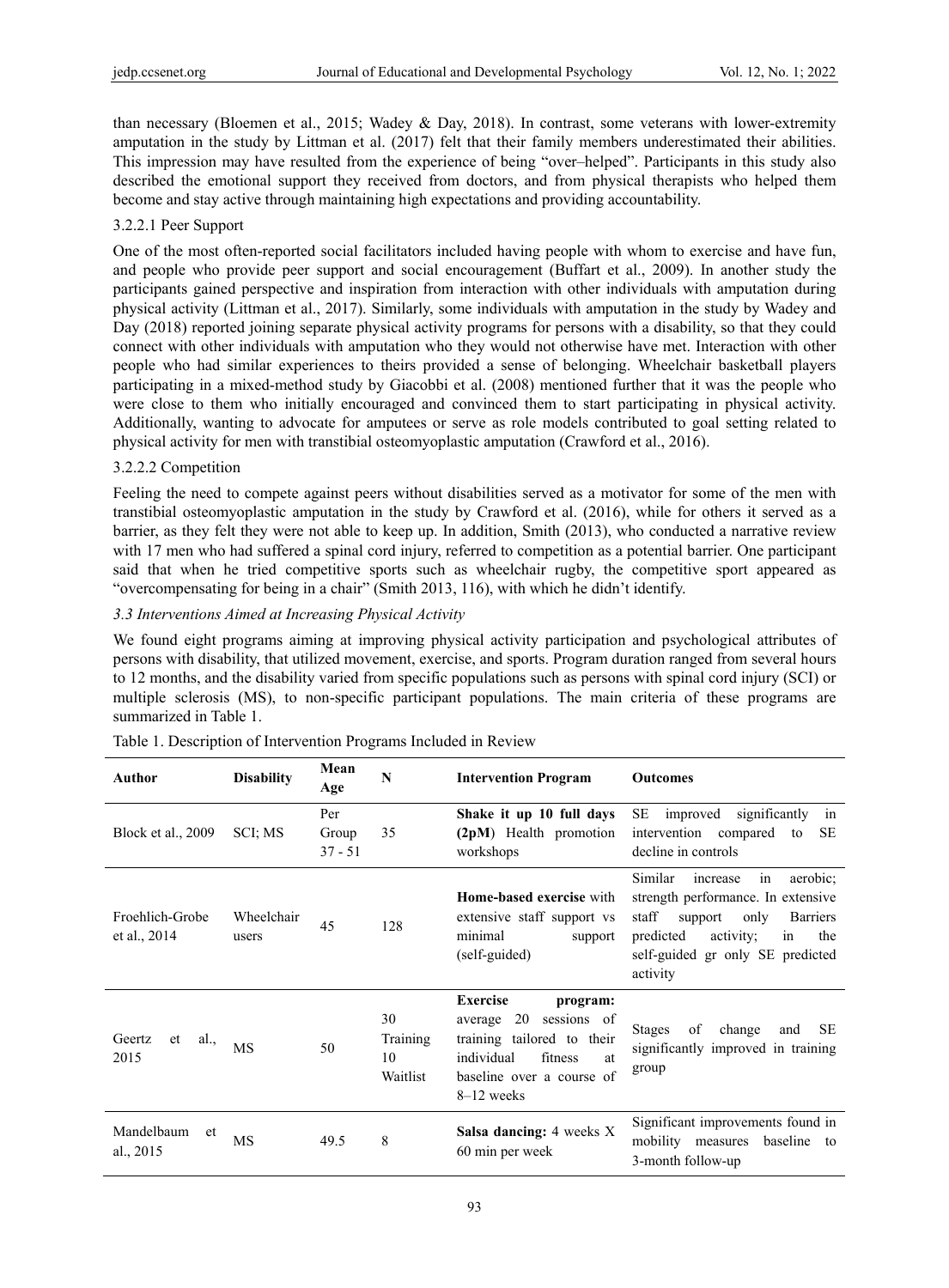| Ng et al., 2012               | MS                | 49                    | 129  | 4-day wellness program<br>complimentary for support<br>persons                                                                      | SE<br>Improvement<br>in<br>and<br>health-related<br>quality of<br>life<br>[SF36] in persons with MS                                                                                                                      |
|-------------------------------|-------------------|-----------------------|------|-------------------------------------------------------------------------------------------------------------------------------------|--------------------------------------------------------------------------------------------------------------------------------------------------------------------------------------------------------------------------|
| Silveira et al.,<br>2018      | <b>SCI</b>        | 44                    | 72   | Well on wheels (WOW)<br>4-hour<br>in-person<br>Six.<br>workshops in a 3-month<br>period led by experts and<br>peer-mentors          | No significant differences in<br>SE<br>improvements<br>in<br>across<br>practices                                                                                                                                         |
| Thomas et al.,<br>2011        | <b>SCI</b>        | 43.6                  | 21   | Home-tailored program<br>by knowledgible health<br>professionals.<br>$+$<br>care<br><b>DVD</b>                                      | PA min per week tripled with a<br>participant adherence rate of<br>87.5%. At the conclusion of the<br>study. Sig changes in SE; Stages of<br>Change                                                                      |
| van der Ploeg et<br>al., 2007 | Rehab.<br>clients | Per<br>Group<br>46-47 | 1202 | <b>Sport</b><br>stimulation<br><b>program</b> $(R&S)$ and the<br>daily <b>Physical</b><br>activity<br>promotion<br>program<br>(AaR) | Intention-to-treat analyses in the<br>$R&S + AaR$ group<br>showed<br>borderline<br>significant<br>improvements in one sport $OR =$<br>1.66, $p = .02$ ) and both physical<br>activity outcomes $OR = 1.68$ , p<br>$=.01$ |

*Notes.* MS=Multiple sclerosis; SCI=Spinal cord injury; SE=self-efficacy; OR=Odds ratio.

Ng and associates (2013) conducted a prospective study surveying the changes in physical activity, self-efficacy, and health-related quality of life in 129 individuals with multiple sclerosis (MS). The intervention was a four-day wellness program, which included psychological and physiological evaluations, lectures, and workshops. The measurements performed prior to, as well as 1, 3, and 6 months post-intervention determined positive changes in health-related outcomes, particularly self-efficacy, suggesting some stability over time.

Geertz et al. (2015) sought to examine the effects of a standardized fitness training program on motivational factors, including self-efficacy, intention to be active, perceived barriers, and counterstrategies, in persons with progressive MS. Forty individuals with MS were randomly assigned to either 20 sessions of a training group or a waiting-list control group. Training sessions were tailored to individual fitness and motivational variables, and consisted of activities such as bicycling and rowing. Data collection involved pre- and post-intervention questionnaires that assessed the participants' exercise behavior and intention to exercise, self-efficacy for exercise, social support available, perceived barriers, and physical performance. Results showed that most participants reported themselves as nonactive at baseline. The intervention group progressed in physical activity behavior measurements, while the control group regressed. However, in terms of physical activity involvement outside the study, 13 participants initially indicated that they participated in activity whereas at the end of the study only seven were still involved in physical activity outside the study, while 24 participants considered themselves to be physically active. Self-efficacy showed significant differences between pre- and post-study results, particularly because of the significant decrease in self-efficacy of participants in the waiting-list control group. Relating to perceived barriers, illness was a significant barrier at baseline, whereas post-intervention it remained significant in the control group while decreasing for the intervention group. Finally, the use of counterstrategies to overcome barriers differed between the intervention and control groups post-study. The authors conclude that a tailored endurance training program can contribute to enhanced self-efficacy and increased exercise motivation for individuals with MS.

In another intervention study, Thomas and associates (2011) investigated changes in physical activity behavior of 21 individuals with a spinal cord injury, in relation to their interaction with healthcare professionals and receiving a tailored home physical activity program. Participants were randomly assigned to two different intervention groups. Data were collected via questionnaires assessed during the intervention every three months. Questionnaires were based on the five stages of the transtheoretical model of health behavior change (Prochaska & Velicer, 1997). Results demonstrated that the provision of a home-based program along with DVDs and brochures was associated with a positive change in physical activity behavior. Participant involvement in physical activity increased from 36.3 minutes per week to 127.4 weekly minutes, and 70 % of participants in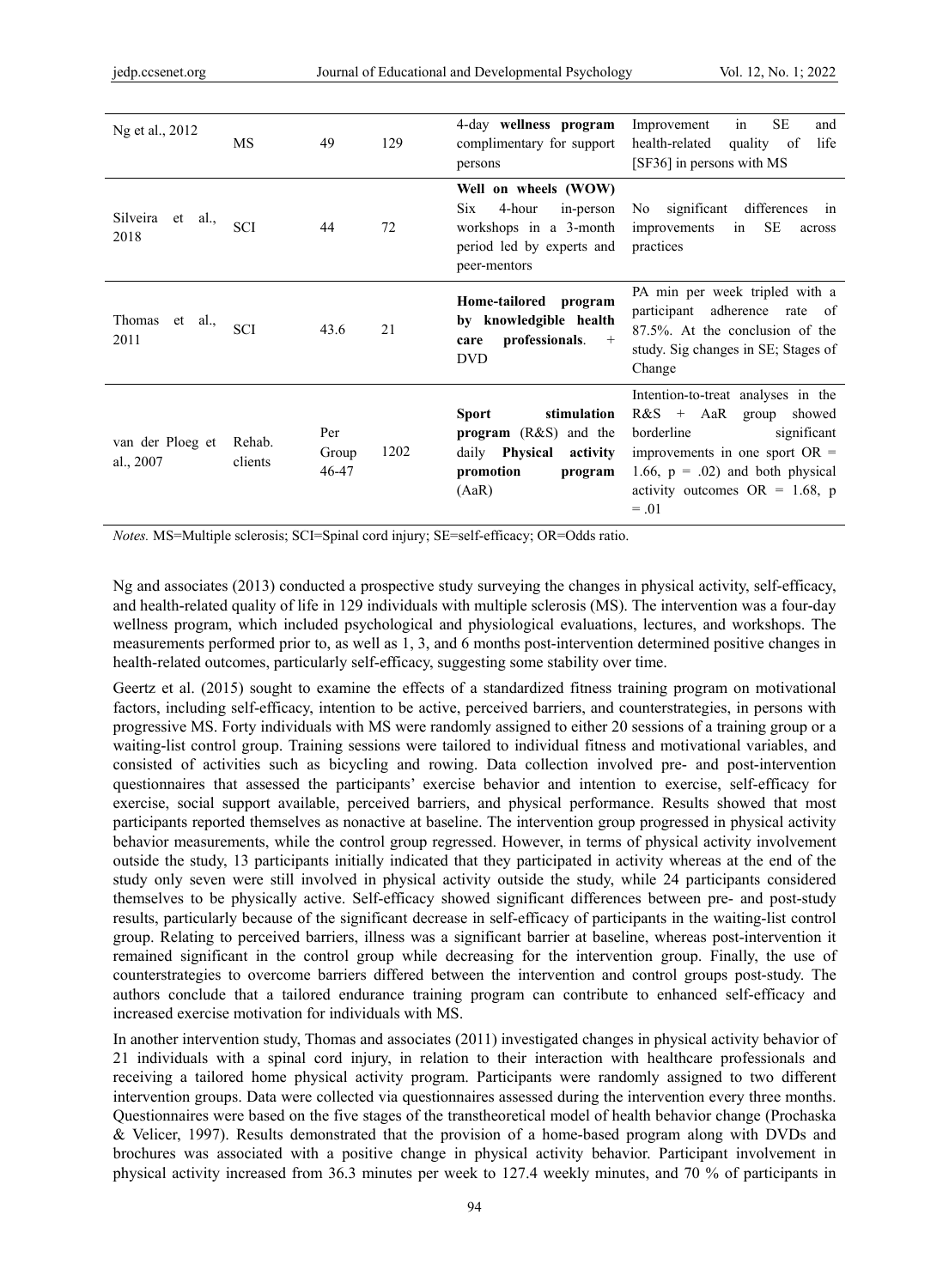both intervention groups reached stage five (maintenance) in the transtheoretical model of health behavior change by the end of the study. The authors conclude that a home-based physical activity program guided by knowledgeable healthcare professionals can positively impact the readiness to change physical activity behaviors and the actual participation of individuals with spinal cord injury.

Block and colleagues (2010) examined changes in self-efficacy of 35 individuals with spinal cord injury and other neurological impairments who participated in a health promotion and capacity-building program. Individuals were assigned to one of two intervention groups or to a waiting list control. The program involved ten full-day sessions of indoor and outdoor physical activities, as well as independent living and health promotion seminars twice a month for five months. Data collection involved the general self-efficacy scale, a personal activity log, and interviews. Participants were assessed prior to intervention, immediately following the intervention, and six months and 12 months post-intervention. Results showed significant differences in the change of self-efficacy scores between those who participated in the program and those who did not. Results of the follow-up assessments indicated that self-efficacy was maintained post-program. By promoting a social model perspective and exposing participants to activities they previously thought they could not do, individuals learned that impairment does not determine their ability to maintain a healthy lifestyle.

Silveira and associates (2018) considered self-efficacy as an important motivator in persons with SCI. They randomized 72 individuals with SCI to an intervention group ( $n = 39$ ) or control group ( $n = 33$ ). The intervention group was based on a "Well on Wheels" program aiming to increase self-efficacy, and in turn to increase engagement in health-promoting behaviors related to satisfaction with life (SWL). The intervention included six 4-hour in-person workshops, conducted over a 3-month period, led by experts and with peer-mentors who were available for support. The outcomes indicated an improvement in SWL, mainly in those participants who had low SWL at baseline. Furthermore, time post-injury, marital status, and age were associated with risk for low SWL, and therefore should be considered among healthcare providers when prioritizing allocations to such programs.

Two studies addressed the acquisition of a particular skill as a means for psychological empowerment. Mandelbaum and associates (2015) conducted a prospective pilot study in a group of 10 adults with MS who participated in two weekly 1-hour sessions of salsa as well as 30 min home exercise, during a course of four weeks. Participants indicated significant improvements in some balance and mobility measures but not in self-efficacy, perhaps due to lack of power. In another study, 17 children with cerebral palsy (CP) aged 2–18 were included in an adapted dynamic cycling (ADC) program, designed to teach them cycling skills. While SE was not specifically articulated within the interviews undertaken with the participants and their parents, the personal and social importance of developing children's skills were mentioned. Specifically, control of the bike, pedaling, steering, and using the brakes were mentioned as enablers of greater safety on the road. In another study (Froehlich-Grobe et al., 2014), 128 individuals with SCI were randomized into a staff-supported (n=69) and a self-guided (n=59) group, who were encouraged to practice physical activity at home. Outcome measures included daily activity, fitness measures, and several predictors including exercise self-efficacy. Findings suggested different best fit variables for each group. After accounting for other predictors, only exercise barriers (for the staff-supported group) and exercise self-efficacy (for the self-guided group) significantly predicted weekly minutes of participation in aerobic-type exercise throughout a period of 12 months.

Probably, the most comprehensive effort for developing a support program for rehabilitating clients with physical disability has been described in the research performed by van der Ploeg and associates (2007). These authors developed and reported outcomes of practicing two types of interventions to encourage rehabilitation clients to participate in physical activity. The first program consisted of a sport stimulation program entitled Rehabilitation & Sports (R&S). This program involved a 30- minute personalized, tailored counseling session with a sport counselor six weeks prior to the end of the rehabilitation period, followed by a 10-minute telephone interview six weeks after discharge from rehabilitation. An additional program also involved counseling before discharge, and was called Active after Rehabilitation (AaR). Participants in this program received an individual 40-minute counseling session from a physical activity counselor six weeks before the end of rehabilitation, and in addition three phone-based counseling sessions lasting 15 to 20 minutes two to eight weeks after the end of rehabilitation. This counseling program focused on identifying physical activity possibilities, integrating facilitators, overcoming barriers, and using strategies to become more physically active**,** based on the stage of change model referring to physical activity participation (Prochaska & Velicer, 1997). Based on the results obtained shortly after and one year following the interventions, the authors concluded that a long-lasting increase in physical activity behavior can likely be achieved, when continuing physical activity promotion programs into the period after discharge from rehabilitation. It should be acknowledged that practitioners in this program were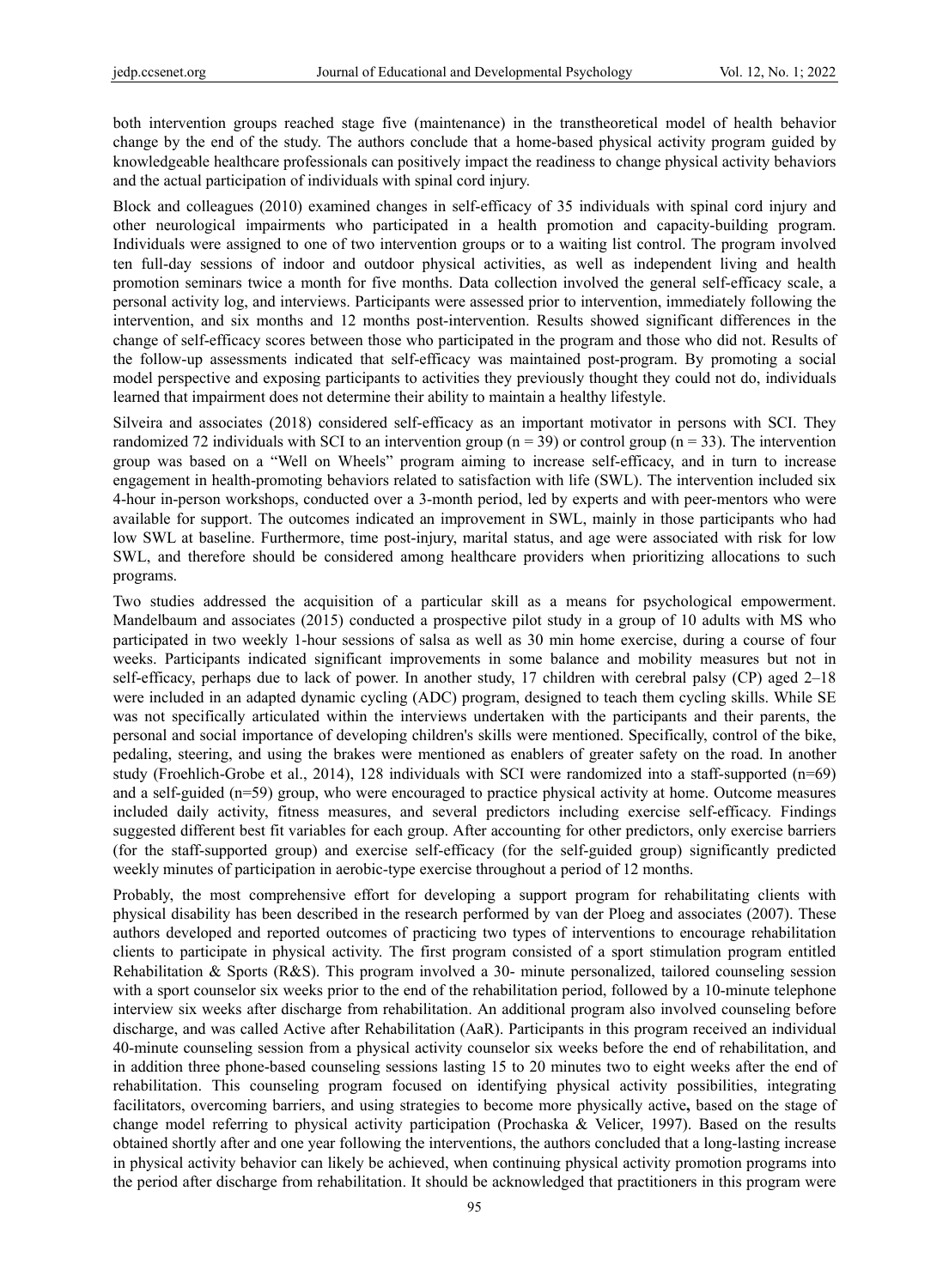professional counselors who were sensitive to the principles of stages of change, and utilized various counseling strategies in this regard.

#### **4. Implications and Recommendations**

In this review we synthesized research aimed to describe and evaluate the barriers and facilitators to participation in physical activity. Based on the studies reviewed here, it appears that intervention programs aiming to increase health-related physical activity participation are based on a variety of exercise and skill repertoires and protocols. However, in any kind of physical activity intervention the perception of self-efficacy to perform the anticipated activity attracts one of the main foci of the stakeholders, and seems to be a major contributor to success in performance and participation. Furthermore, clinicians who are engaged in such programs need to be aware of the stage in which the individual anticipates an intended change in physical activity behavior. Wright and associates (2018) proposed a clinical intervention protocol for enhancing physical activity in young people using the stages of change and processes of change from the transtheoretical model of behavior change (Prochaska & Velicer, 1997). For example, in the first stage of pre-contemplation (i.e., not being aware of a problem and having no intention of making a change in the next six months), they proposed that clinicians should identify and illustrate the benefits of physical activity and encourage the young person to participate in it. However, without a preliminary positive experience of fun, social contact, and mastery, it would be extremely difficult to create an intention toward participation with persuasion-type counseling practices only. Therefore, experiential practices, such as a sports workshop or camp (Block et al., 2009; Ng et al., 2013; Silveira et al., 2018) appear very helpful in producing such a change. Within sports workshops lasting from a few hours to a few days, and supported with proper equipment and experienced support personnel including peer mentors, experiences can be gained that address a variety of strategies of change. Following are some examples: (a) Dramatic Relief – This is considered the emotional arousal related to a health behavior, which is very common in most sport activities. When properly adapting and slightly challenging the activity to a participant's current capabilities, it is likely to create a positive arousal; (b) Self-Reevaluation – This is understood as the self-reappraisal to realize that healthy behavior is part of who a person wants to be. While engaging in sports activity, trained peer participants often create positive models which may facilitate such an experience; (c) Social Liberation – This is understood as the environmental opportunities that are open to an individual to show that society is supportive of the healthy behavior. While engaging in a sport experience, social agents such as peer participants, staff, friends, and family members may provide additional confirmation of the personal and social opportunities that are opened through participation in the activity.

The United Nations (2011) statement on "Disability and Sports" affirms that "through sport, persons without disabilities interact with persons with disabilities in a positive context forcing them to reshape assumptions about what persons with disabilities can and cannot do. Sport changes the person with disability in an equally profound way by empowering persons with disabilities to realize their full potential and advocate for changes in society. Through sport, persons with disabilities acquire vital social skills, develop independence, and become empowered to act as agents of change."

The perspective of "sports-based empowerment" in persons with disability was introduced by Hutzler (1990), and links empowerment to self-efficacy and perceived competence. According to this model, sport experience enables the individual to acquire control over personal and environmental resources, and to develop competencies usually deprived by disability (Hutzler & Bar-Eli, 1993; Hutzler & Sherrill, 1999). Sørensen (2003) added to this rather individualistic approach the perspective of societal and organizational empowerment through the sports environment. Based on questionnaires completed by 151 sport club members in Norway, the authors concluded that athletic identity and self-esteem were related to both general empowerment and sports empowerment. This finding articulates an additional aspect of social identity generated through sport and/or exercise activity participation. A personal story reported by an adult with no previous sport experience who suffered a spinal cord injury during a traffic accident further illustrates the social identity perspective. When lying in bed in the rehabilitation hospital, he viewed two stereotypes of rehabilitation service recipients. The first was of those lying back in a chair with an abandoned expression on their faces, and the other was of those who were moving back and forth in their chair and looked very vital. When he tried to figure out what the factor was that differed between the two stereotypes, he soon determined that it was sport participation that characterized the moving and vital participants. He said, "I wanted to be like them". Given the information synthesized in this review, translating the stages of a change model and self-efficacy theory to the practice of physical activity promotion can be described as follows:

1) In the pre-contemplation phase search for alternative models of engagement with quality of life,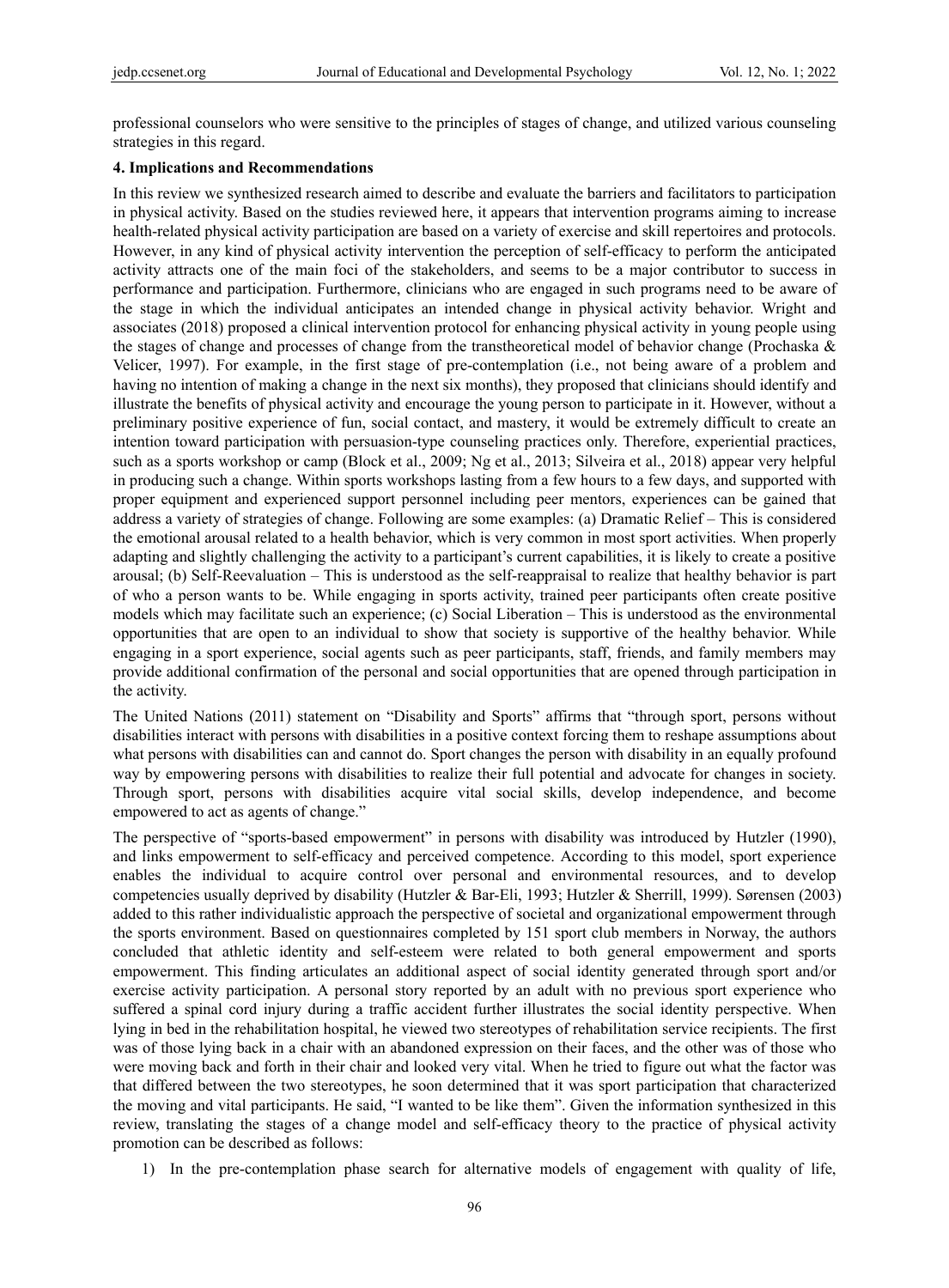including experimentation of various physical activity options and contexts.

- 2) In the contemplation and preparation phase a major emphasis should be placed on minimizing both physical barriers (e.g., lack of transport; lack of appropriate equipment and financial support) and social barriers (e.g., lack of persons to train with; lack of family support), and on facilitating participation through peer and professional support.
- 3) In the action phase, caution should be exercised regarding the optimal mix of the program content, duration, and intensity, so as to address efficacy such as mastery, peer modeling, and positive and corrective feedback; occasional arousal (e.g., through local competitions) should be exercised as well.
- 4) In the maintenance phase, self-efficacy needs to be continuously addressed through continuous mastery experiences within gradually more demanding activities and contexts. In addition, social networking should be developed in order to facilitate the establishment of a particular members' identification (e.g., swimmer, athlete, cyclist, basketball player, specific sports club, etc.).

Practitioners and researchers are encouraged to utilize these recommendations and study the effectiveness of new programs designed to initiate and maintain sport careers as well as life-long exercise and recreational participation.

#### **References**

- Allan, V., Smith, B., Côté, J., Ginis, K. A. M., & Latimer-Cheung, A. E. (2018). Narratives of participation among individuals with physical disabilities: A life-course analysis of athletes' experiences and development in parasport. *Psychology of Sport and Exercise*, *37*, 170-178. https://doi.org/10.1016/j.psychsport.2017.10.004
- American Physical Therapy Association. (2015). *Physical Therapist Practice and the Human Movement System* [White paper]. Alexandria, VA.
- Amundson, R. (1992). Disability, handicap, and the environment. *Journal of social philosophy*, *23*(1), 105-119. https://doi.org/10.1111/j.1467-9833.1992.tb00489.x
- Bailey, S. (2008). *Athlete first: A history of the Paralympic movement*. John Wiley & Sons.
- Bandura, A. (1986). *Social Foundations of Thought and Action: A Social Cognitive Theory*. Englewood Cliffs, NJ: Prentice-Hall.
- Batten, H., Lamont, R., Kuys, S., McPhail, S., & Mandrusiak, A. (2020). What are the barriers and enablers that people with a lower limb amputation experience when walking in the community?. *Disability and Rehabilitation*, *42*(24), 3481-3487. https://doi.org/10.1080/09638288.2019.1597177
- Blissmer, B., & McAuley, E. (2002). Testing the requirements of stages of physical activity among adults: the comparative effectiveness of stage-matched, mismatched, standard care, and control interventions. *Annals of Behavioral Medicine*, *24*(3), 181-189. https://doi.org/10.1207/S15324796ABM2403\_03
- Block, P., Vanner, E. A., Keys, C. B., Rimmer, J. H., & Skeels, S. E. (2010). Project Shake-It-Up: Using health promotion, capacity building and a disability studies framework to increase self efficacy. *Disability and rehabilitation*, *32*(9), 741-754. https://doi.org/10.3109/09638280903295466
- Bloemen, M. A., Backx, F. J., Takken, T., Wittink, H., Benner, J., Mollema, J., & De Groot, J. F. (2015). Factors associated with physical activity in children and adolescents with a physical disability: a systematic review. *Developmental Medicine & Child Neurology*, *57*(2), 137-148. https://doi.org/10.1111/dmcn.12624
- Bloemen, M. A., Verschuren, O., van Mechelen, C., Borst, H. E., de Leeuw, A. J., van der Hoef, M., & de Groot, J. F. (2015). Personal and environmental factors to consider when aiming to improve participation in physical activity in children with Spina Bifida: a qualitative study. *BMC neurology*, *15*(1), 1-11. https://doi.org/10.1186/s12883-015-0265-9
- Bragaru, M., Van Wilgen, C. P., Geertzen, J. H., Ruijs, S. G., Dijkstra, P. U., & Dekker, R. (2013). Barriers and facilitators of participation in sports: a qualitative study on Dutch individuals with lower limb amputation. *PloS one*, *8*(3), e59881. https://doi.org/10.1371/journal.pone.0059881
- Buffart, L. M., Westendorp, T., Van Den Berg-Emons, R. J., Stam, H., & Roebroeck, M. E. (2009). Perceived barriers to and facilitators of physical activity in young adults with childhood-onset physical disabilities. *Journal of Rehabilitation Medicine*, *41*(11), 881-885. https://doi.org/10.2340/16501977-0420
- Bureau of Labor Statistics, U.S. Department of Labor, The Economics Daily, Employment of People with a Disability in 2018. On the Internet at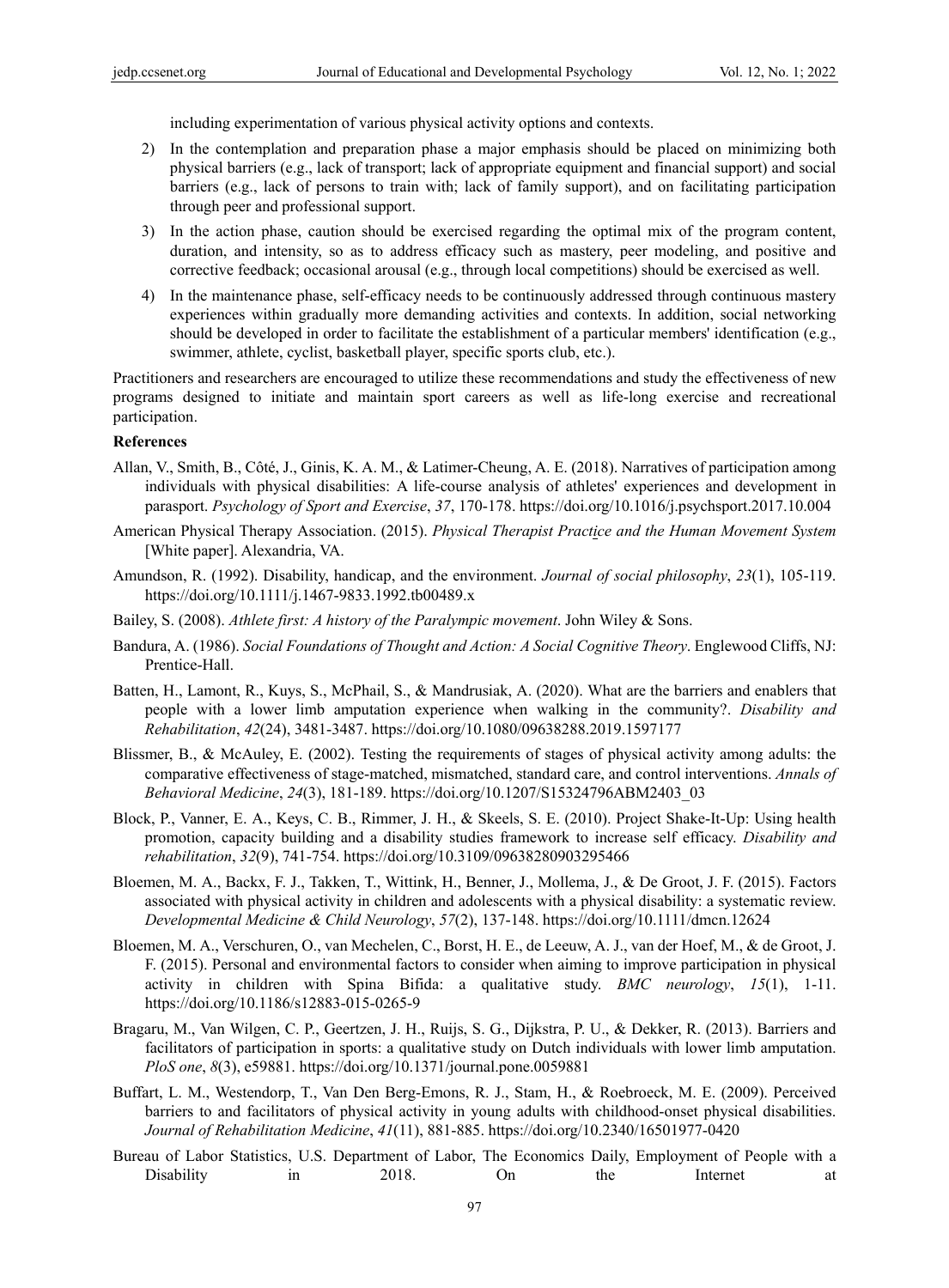https://www.bls.gov/opub/ted/2019/employment-of-people-with-a-disability-in-2018.htm (visited July 28, 2019).

- Carlon, S. L., Taylor, N. F., Dodd, K. J., & Shields, N. (2013). Differences in habitual physical activity levels of young people with cerebral palsy and their typically developing peers: a systematic review. *Disability and rehabilitation*, *35*(8), 647-655. https://doi.org/10.3109/09638288.2012.715721
- Centers for Disease Control and Prevention (CDC). (2016). *Increasing Physical Activity among Adults with Disabilities, 2016*. Retrieved July 7, 2019, from https://www.cdc.gov/ncbddd/disabilityandhealth/pa.html/
- Centers for Disease Control and Prevention (CDC). 2017. Inactivity Related to Chronic Disease in Adults with Disabilities. Retrieved July 2, 2019, from https://www.cdc.gov/nccdphp/dnpao/division-information/media-tools/dpk/vs-disability-activity/index.html
- Clark, M. W. (1980). Competitive sports for the disabled. *The American Journal of Sports Medicine*, *8*(5), 366-369. https://doi.org/10.1177/036354658000800514
- Coates, J., & Vickerman, P. (2010). Empowering children with special educational needs to speak up: Experiences of inclusive physical education. *Disability and rehabilitation*, *32*(18), 1517-1526. https://doi.org/10.3109/09638288.2010.497037
- Cowan, R. E., Nash, M. S., & Anderson, K. D. (2013). Exercise participation barrier prevalence and association with exercise participation status in individuals with spinal cord injury. *Spinal Cord*, *51*(1), 27-32. https://doi.org/10.1038/sc.2012.53
- Crawford, D. A., Hamilton, T. B., Dionne, C. P., & Day, J. D. (2016). Barriers and facilitators to physical activity participation for men with transtibial osteomyoplastic amputation: a thematic analysis. *JPO: Journal of Prosthetics and Orthotics*, *28*(4), 165-172. https://doi.org/10.1097/JPO.0000000000000109
- Deans, S., Burns, D., McGarry, A., Murray, K., & Mutrie, N. (2012). Motivations and barriers to prosthesis users participation in physical activity, exercise and sport: a review of the literature. *Prosthetics and orthotics international*, *36*(3), 260-269. https://doi.org/10.1177/0309364612437905
- Dysterheft, J. L., Lindahl-Lewis, P., Hubbard, E. A., Jones, O., Rice, L., & Rice, I. (2016). A mixed methods exploration of how university students with physical disabilities perceive physical activity and the influence of perceptions on physical activity levels. *Cogent Medicine*, *3*(1), 1196809. https://doi.org/10.1080/2331205X.2016.1196809
- Ferrari, R. (2015). Writing narrative style literature reviews. *Medical Writing*, *24*(4), 230-235. https://doi.org/10.1179/2047480615Z.000000000329
- Fitzgerald, H. (2005). Still feeling like a spare piece of luggage? Embodied experiences of (dis) ability in physical education and school sport. *Physical education & sport pedagogy*, *10*(1), 41-59. https://doi.org/10.1080/1740898042000334908
- Fitzgerald, H., & Stride, A. (2012). Stories about physical education from young people with disabilities. *International Journal of Disability, Development and Education*, *59*(3), 283-293. https://doi.org/10.1080/1034912X.2012.697743
- Froehlich-Grobe, K., Lee, J., Aaronson, L., Nary, D. E., Washburn, R. A., & Little, T. D. (2014). Exercise for everyone: a randomized controlled trial of project workout on wheels in promoting exercise among wheelchair users. *Archives of physical medicine and rehabilitation*, *95*(1), 20-28. https://doi.org/10.1016/j.apmr.2013.07.006
- Geertz, W., Dechow, A. S., Patra, S., Heesen, C., Gold, S. M., & Schulz, K. H. (2015). Changes of motivational variables in patients with multiple sclerosis in an exercise intervention: associations between physical performance and motivational determinants. *Behavioural neurology*, *2015*. https://doi.org/10.1155/2015/248193
- Giacobbi Jr, P. R., Stancil, M., Hardin, B., & Bryant, L. (2008). Physical activity and quality of life experienced by highly active individuals with physical disabilities. *Adapted physical activity quarterly*, *25*(3). https://doi.org/10.1123/apaq.25.3.189

Guttmann, L. (1976). *Textbook of Sport for the Disabled*. Aylesbury, UK: HM&M Press.

Haslett, D., Fitzpatrick, B., & Breslin, G. (2017). The psychological influences on participation in wheelchair rugby: a social relational model of disability. *Auc Kinanthropologica*, *53*(1), 60-78.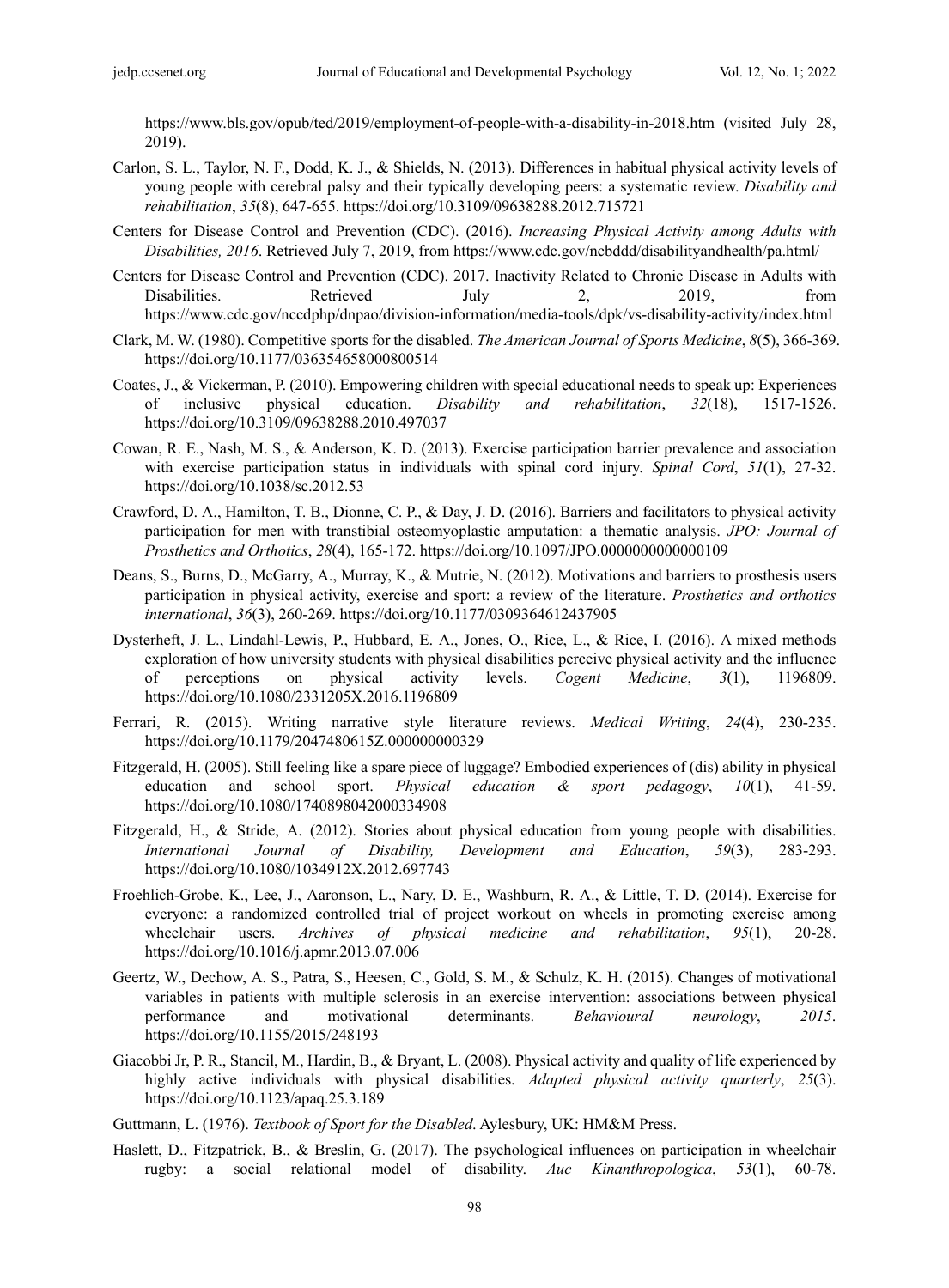https://doi.org/10.14712/23366052.2017.5

- Hutzler, Y. (1990). The Concept of Empowerment in Rehabilitative Sports. In G. Doll-Tepper, C. Dahms, B. Doll, and H. von-Selzam (Eds.), *Adapted Physical Activity: An Interdisciplinary Approach* (pp. 43-51). Heidelberg: Springer Verlag. https://doi.org/10.1007/978-3-642-74873-8\_7
- Hutzter, Y., & Bar‐Eli, M. (1993). Psychological benefits of sports for disabled people: A review. *Scandinavian Journal of Medicine & Science in Sports*, *3*(4), 217-228. https://doi.org/10.1111/j.1600-0838.1993.tb00386.x
- Hutzler, Y., Fliess, O., Chacham, A., & Van den Auweele, Y. (2002). Perspectives of children with physical disabilities on inclusion and empowerment: Supporting and limiting factors. *Adapted physical activity quarterly*, *19*(3), 300-317. https://doi.org/10.1123/apaq.19.3.300
- Hutzler, Y., & Sherrill, C. (1999). Disability, physical activity, psychological well-being, and empowerment: A life-span perspective. *Sport psychology: Linking theory and practice*, 281-300. Morgantown; WV: Fitness Information Technology.
- Jaarsma, E. A., Dekker, R., Geertzen, J. H., & Dijkstra, P. U. (2016). Sports participation after rehabilitation: Barriers and facilitators. *Journal of rehabilitation medicine*, *48*(1), 72-79. https://doi.org/10.2340/16501977-2017
- Jaarsma, E. A., Dijkstra, P. U., de Blécourt, A. C., Geertzen, J. H., & Dekker, R. (2015). Barriers and facilitators of sports in children with physical disabilities: a mixed-method study. *Disability and rehabilitation*, *37*(18), 1617-1625. https://doi.org/10.3109/09638288.2014.972587
- Karlsson, L., Gerdle, B., Takala, E. P., Andersson, G., & Larsson, B. (2018). Experiences and attitudes about physical activity and exercise in patients with chronic pain: a qualitative interview study. *Journal of pain research*, *11*, 133. https://doi.org/10.2147/JPR.S149826
- Kiuppis, F. (2018). Inclusion in sport: Disability and participation. *Sport in Society*, *21*(1), 4-21. https://doi.org/10.1080/17430437.2016.1225882
- Kosma, M., Ellis, R., Cardinal, B. J., Bauer, J. J., & McCubbin, J. A. (2007). The mediating role of intention and stages of change in physical activity among adults with physical disabilities: An integrative framework. *Journal of Sport and Exercise Psychology*, *29*(1), 21-38. https://doi.org/10.1123/jsep.29.1.21
- Kosma, M., Gardner, R. E., Cardinal, B. J., Bauer, J. J., & McCubbin, J. A. (2006). Psychosocial determinants of stages of change and physical activity among adults with physical disabilities. *Adapted Physical Activity Quarterly, 23*(1), 49-64. https://doi.org/10.1123/apaq.23.1.49
- Laferrier, J. Z., Teodorski, E., & Cooper, R. A. (2015). Investigation of the impact of sports, exercise, and recreation participation on psychosocial outcomes in a population of veterans with disabilities: a cross-sectional study. *American journal of physical medicine & rehabilitation*, *94*(12), 1026-1034. https://doi.org/10.1097/PHM.0000000000000263
- Littman, A. J., Bouldin, E. D., & Haselkorn, J. K. (2017). This is your new normal: A qualitative study of barriers and facilitators to physical activity in Veterans with lower extremity loss. *Disability and health journal*, *10*(4), 600-606. https://doi.org/10.1016/j.dhjo.2017.03.004
- Mandelbaum, R., Triche, E. W., Fasoli, S. E., & Lo, A. C. (2016). A pilot study: examining the effects and tolerability of structured dance intervention for individuals with multiple sclerosis. *Disability and rehabilitation*, *38*(3), 218-222. https://doi.org/10.3109/09638288.2015.1035457
- Martin, J. J. (2013). Benefits and barriers to physical activity for individuals with disabilities: a social-relational model of disability perspective. *Disability and rehabilitation*, *35*(24), 2030-2037. https://doi.org/10.3109/09638288.2013.802377
- Mulligan, H. F., Hale, L. A., Whitehead, L., & Baxter, G. D. (2012). Barriers to physical activity for people with long-term neurological conditions: a review study. *Adapted Physical Activity Quarterly*, *29*(3), 243-265. https://doi.org/10.1123/apaq.29.3.243
- Nettelson, L. M., Hassett, L., Scheibe, F., Price, R., Kirkham, C., & Sherrington, C. (2017). Sport and Physical Activity Participation Among People With Disabilities Reported at a Sports Exhibition and Six Months Later. *Therapeutic Recreation Journal, 51*(3), 206-220. https://doi.org/10.18666/TRJ-2017-V51-I3-8031
- Ng, A., Kennedy, P., Hutchinson, B., Ingram, A., Vondrell, S., Goodman, T., & Miller, D. (2012). Self-efficacy and Health Status Improve After a Wellness Program in Persons with Multiple Sclerosis. *Disability and*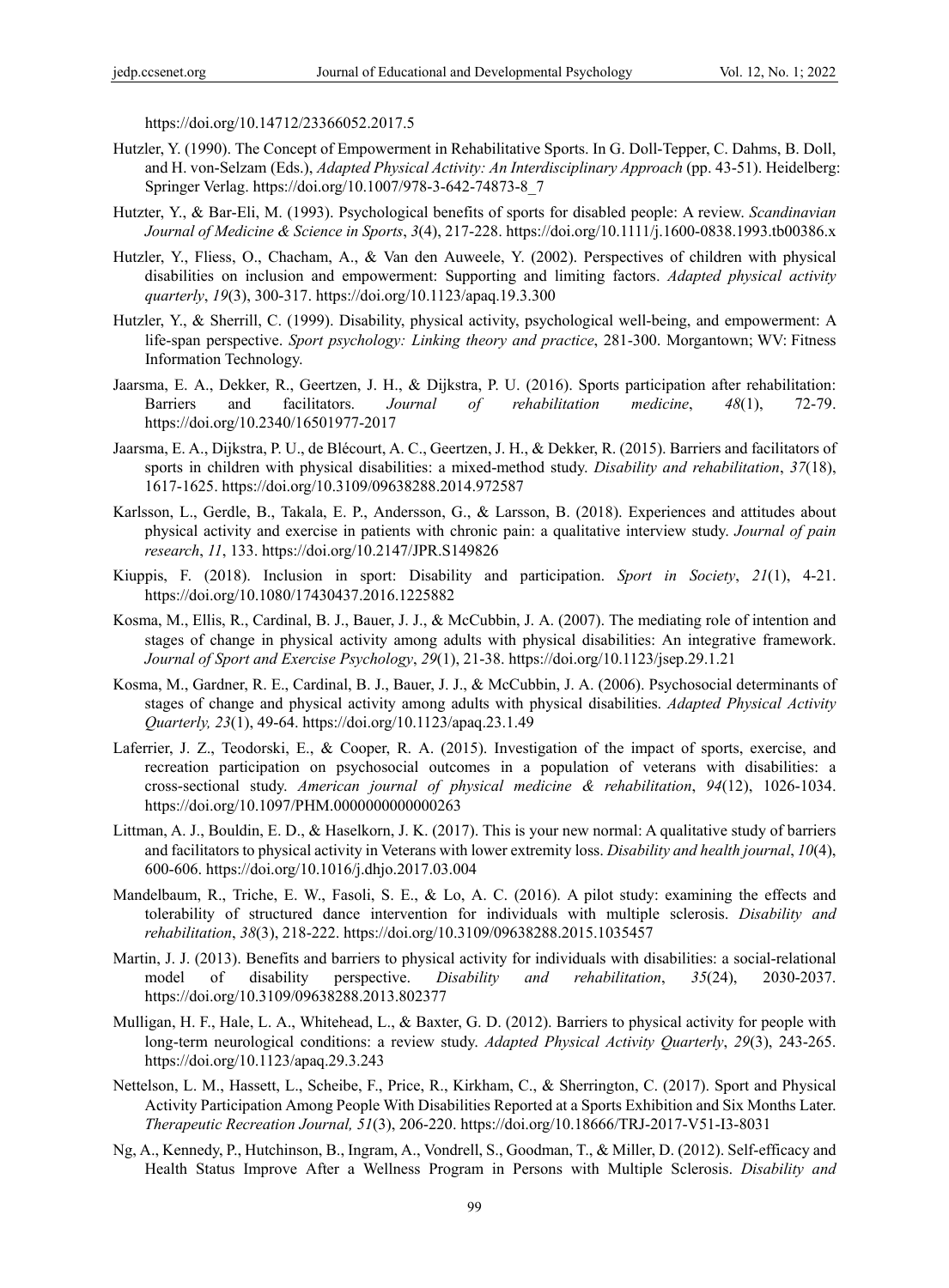*Rehabilitation, 35*(12), 1039-1044. https://doi.org/10.3109/09638288.2012.717586

- Nicholson, S., Sniehotta, F. F., van Wijck, F., Greig, C. A., Johnston, M., McMurdo, M. E. T., … & Mead, G. E. (2013). A Systematic Review of Perceived Barriers and Motivators to Physical Activity after Stroke. *International Journal of Stroke, 8*(5), 357-364. https://doi.org/10.1111/j.1747-4949.2012.00880.x
- Oliver, M. (1996). *Understanding Disability: From Theory to Practice*. Basingstoke: Macmillan. https://doi.org/10.1007/978-1-349-24269-6
- Outermans, J., Pool, J., van de Port, I., Bakers, J., & Wittink, H. (2016). What's Keeping People After Stroke from Walking Outdoors to Become Physically Active? A Qualitative Study, Using an Integrated Biomedical and Behavioral Theory of Functioning and Disability. *BMC Neurology, 16*(1), 137. https://doi.org/10.1186/s12883-016-0656-6
- Pickering, D. M., Horrocks, L., Visser, K., & Todd, G. (2013). Adapted bikes–what children and young people with cerebral palsy told us about their participation in adapted dynamic cycling. *Disability and Rehabilitation: Assistive Technology*, *8*(1), 30-37. https://doi.org/10.3109/17483107.2012.680942
- Prochaska, J. O., & Velicer, W. F. (1997). The transtheoretical model of health behavior change. *American journal of health promotion*, *12*(1), 38-48. https://doi.org/10.4278/0890-1171-12.1.38
- Rimmer, J. H. (2005). The conspicuous absence of people with disabilities in public fitness and recreation facilities: lack of interest or lack of access?. *American Journal of Health Promotion*, *19*(5), 327-329. https://doi.org/10.4278/0890-1171-19.5.327
- Rimmer, J. H., Riley, B., Wang, E., Rauworth, A., & Jurkowski, J. (2004). Physical activity participation among persons with disabilities: barriers and facilitators. *American journal of preventive medicine*, *26*(5), 419-425. https://doi.org/10.1016/j.amepre.2004.02.002
- Shakespeare, T. (1996). Disability, Identity and Difference. In C. Barnes and G. F. M Mercer (Eds.), *Chap. 6 in Exploring the Divide* (pp. 94-113). Leeds: The Disability Press.
- Silveira, S. L., Ledoux, T. A., Johnston, C. A., Kalpakjian, C., O'Connor, D. P., Cottingham, M., ... & Tate, D. (2020). Well on wheels intervention: satisfaction with life and health for adults with spinal cord injuries. *The Journal Of Spinal Cord Medicine*, *43*(1), 60-68. https://doi.org/10.1080/10790268.2018.1554333
- Smith, B. (2013). Disability, sport and men's narratives of health: A qualitative study. *Health psychology*, *32*(1), 110. https://doi.org/10.1037/a0029187
- Sørensen, M. (2003). Integration in sport and empowerment of athletes with a disability. *European Bulletin of Adapted Physical Activity*, *2*(2), 1-15.
- Tasiemski, T., Kennedy, P., & Gardner, B. P. (2006). Examining the continuity of recreation engagement in individuals with spinal cord injuries. *Therapeutic Recreation Journal*, *40*(2), 77.
- Thomas, G. P. (2012). Blades of Glory: What are Paralympic Running Blades Made Of? *AZO Materials*. Retrieved July 8, 2019, from https://www.azom.com/article.aspx?ArticleID=6792
- Thomas, K., Wise, H., Nietert, P., Brown, D., Sword, D., & Diehl, N. (2011). Interaction with a health care professional influences change in physical activity behaviors among individuals with a spinal cord injury. *Topics in Spinal Cord Injury Rehabilitation*, *17*(1), 94-106. https://doi.org/10.1310/sci1701-94
- United Nations. (2011). *Disability and Sports. New York: Department of Economic and Social Affairs*. Retrieved from Department of Economic and Social Affairs. https://www.un.org/development/desa/disabilities/issues/disability-and-sports.html
- U.S. Census Bureau. (2015). *American Community Survey: Disability Characteristics*. Retrieved from https://www.census.gov/.
- van Adrichem, E. J., van de Zande, S. C., Dekker, R., Verschuuren, E. A., Dijkstra, P. U., & van der Schans, C. P. (2016). Perceived barriers to and facilitators of physical activity in recipients of solid organ transplantation, a qualitative study. *PloS one*, *11*(9), e0162725. https://doi.org/10.1371/journal.pone.0162725
- Van der Ploeg, H. P., Streppel, K. R., Van der Beek, A. J., Van der Woude, L. H., Vollenbroek-Hutten, M. M., Van Harten, W. H., & Van Mechelen, W. (2007). Successfully improving physical activity behavior after rehabilitation. *American Journal of Health Promotion*, *21*(3), 153-159. https://doi.org/10.4278/0890-1171-21.3.153

Van der Ploeg, H. P., Van der Beek, A. J., Van der Woude, L. H., & van Mechelen, W. (2004). Physical activity for